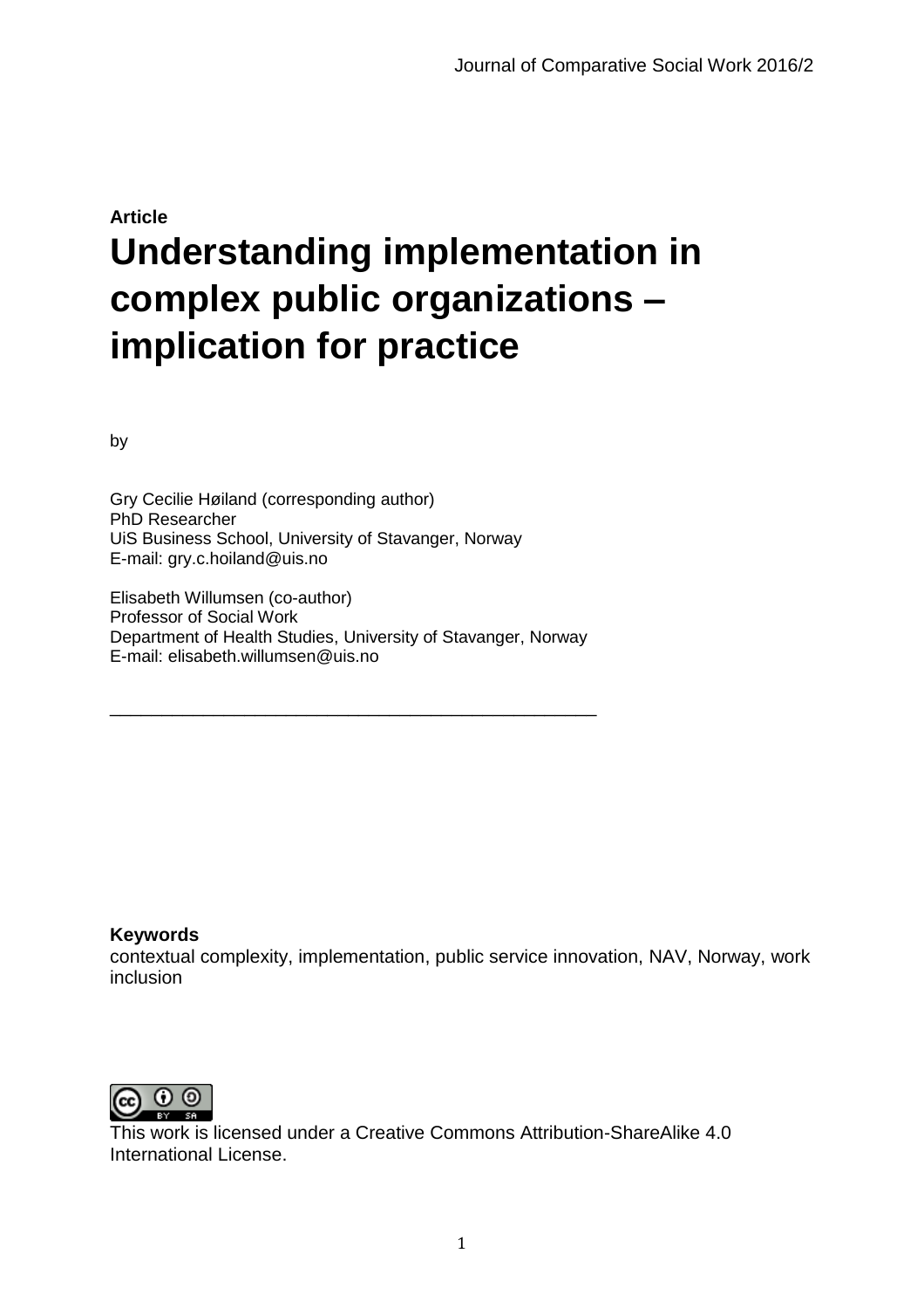# **Abstract**

The effective implementation of politically initiated public service innovations to the front-lines of the public service organization, where the innovation is to be applied, is a challenge that both practitioners and researchers struggle to solve. We highlight the importance of analysing contextual factors at several levels of the implementation system, as well as the importance of considering how the practical everyday work situations of the front-line workers influence their application of the innovation in question. We illustrate this by exploring the implementation process of a specific work inclusion measure, looking at its wider context and some of its implementation outcomes at a specific public agency. The intention is to illustrate the significance of considering the contextual complexity influencing implementation work as a reminder for practitioners to take this into account in their planning and practices.

## **Keywords**

contextual complexity, implementation, public service innovation, NAV, Norway, work inclusion

## **Disclosure and conflict of interests:**

None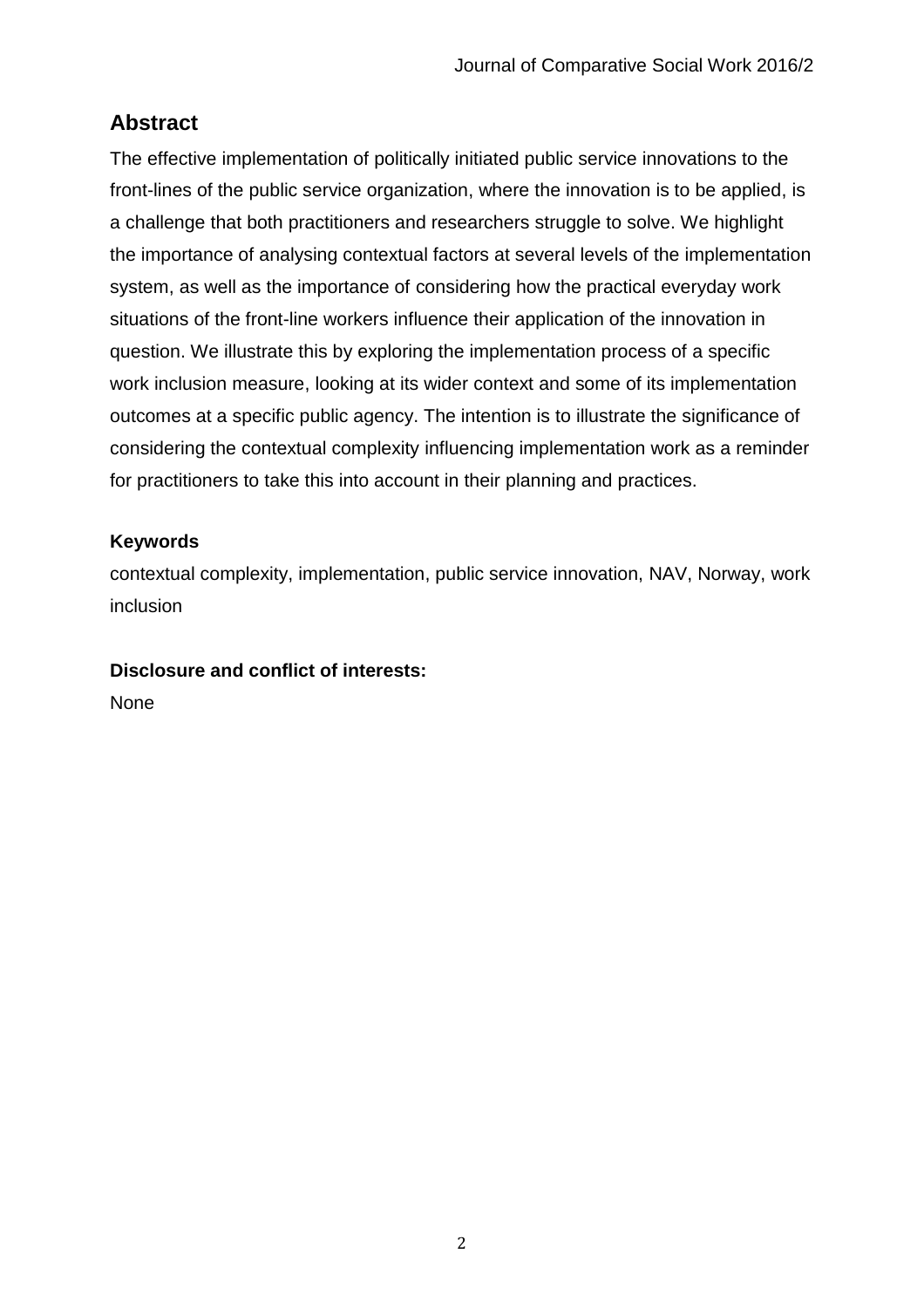# **1. Introduction**

Implementing centrally initiated innovations into the daily operational practices of frontline workers in public agencies is a challenge that practitioners and researchers have struggled with for more than half a century (Hupe, 2014; Moulton & Sandfort, 2016). Assumptions that initiatives of change from top levels of political authority and leadership will automatically be executed at the front-lines of the organization are a thing of the past (Hill & Hupe, 2014). Implementation and innovation researchers describe the process as complex, multi-levelled and dynamic, but in many cases 'underemphasize[s] the interactions between [the] different levels' in their research agenda (Wong, 2005, p. 2). Approaches that integrate this multi-level complexity into innovation and implementation research have been called for (Hill & Hupe, 2003; Hupe, 2014; Wong, 2005). Current scholarship aims to understand the complexity of innovation and implementation processes by applying various sociological perspectives. This includes a critical realist holistic perspective to help explain social change and phenomena, drawing on a rich understanding of change as happening in the interactions between the structures or contexts of the implementation processes and the people acting within them (Wong, 2005; Mihailescu, Mihailescu & Carlsson, 2013). In addition, a framework of multi-level nested implementation systems of strategic action fields have been applied to analyse the complexity involved (Moulton & Sandfort, 2016; Sandfort & Moulton, 2015). Moreover, Wegener has recently stressed the need to consider the drivers of innovation in the everyday practices of service providers (Wegener, 2015). In the context of this article, we use the concept of an implementation system to emphasize the contextual understanding of interacting levels, from the policy level through the organizational level and the operational frontlines. We specifically emphasize the importance of seeing the wider context of the implementation system in relation to the specific work situations and everyday practices of the front-line workers. In the end, the front-line workers are the ones who bring the intended innovations to use or not, and their everyday decisions have important implications for the policy outcome.

The term *innovation* has numerous definitions. Hartley (2005) emphasizes that innovation is not just a new idea, but a new practice. Innovations may originate from policy and can be technical, administrative or organizational in character (Van de Ven, 1986). The purpose of innovation in public services is to meet certain societal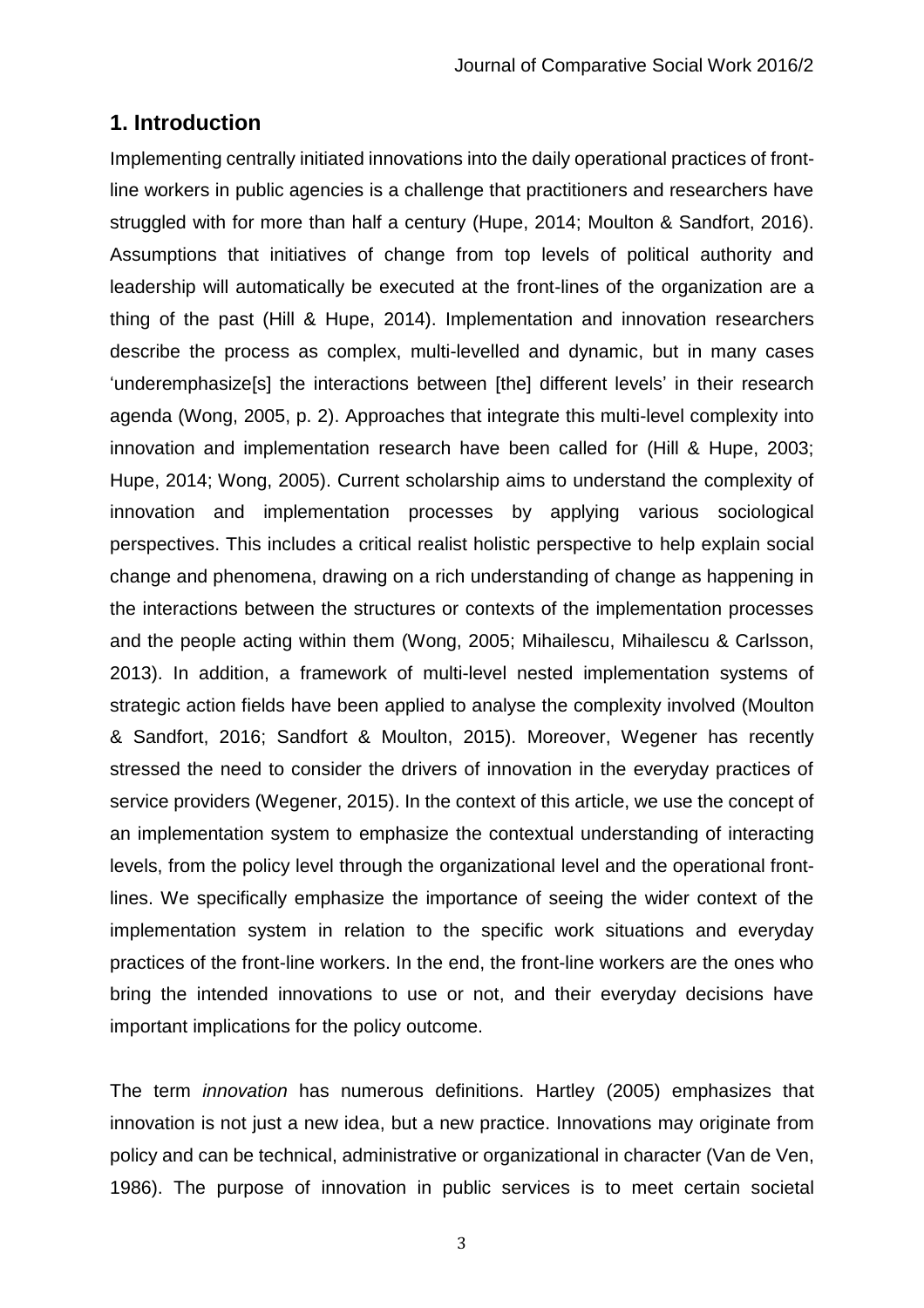challenges, or to achieve more with the resources available (Hartley, 2005). In order to reach political ambitions through public agency, innovations are often planned at central levels of government, though with the intention to be executed at the front-line of service organizations in which service providers, such as social workers, meet service users. One example can be seen in Norway's major emphasis on employment as the foundation of welfare for individuals and society, in addition to its political goal of improving the quality of work inclusion services for citizens with disabilities or other needs for publicly assisted facilitation to join the work force (Norwegian Ministry of Labour, 2006, 2013; Norwegian Ministry of Labour and Social Affairs, 2016). The organization responsible for providing work inclusion services to the citizens is NAV. NAV grew from a merger in 2006 between the central government administrations of public employment and national insurance, as well as the local governments' social service administrations (Christensen, Fimreite, & Lægreid, 2014). It consists of the Directorate of Labour and Welfare at the top level, overseeing various NAV units, such as County and Municipal offices at increasingly lower levels of the organization.<sup>1</sup>

The political emphasis on work inclusion has resulted in a myriad of public service innovations, strategies, agreements and measures being implemented through NAV (Norwegian Ministry of Labour, 2012). One such measure, which will be the illustrative focus of this article, is the Facilitation Guarantee (FG). <sup>2</sup> The FG was derived from the *Tripartite Memorandum of Understanding on a more Inclusive Working Life, better* known as the Inclusive Working Agreement (Spjelkavik, 2014), between the Norwegian government and their social partners, the employer and employee organizations, all of which are central in the Nordic Work Model (Moene, 2010). The Inclusive Working Agreement was a response to high disability benefit uptake rates and sickness absence found throughout the OECD countries in the 1990s (OECD, 2005). The White Paper, 'On an action plan for people with disabilities 1998-2001' (Norwegian Ministry of Labour and Social Affairs, 2006, p. 5) stated that, 'It is the government's goal that as many people with disabilities as possible shall be permitted to participate in the labour market. People with disabilities constitute an important labour resource.' Parallel to the White Paper, the Norwegian government initiated a working group to investigate the causes of increased sick leave and the increased uptake of disability benefits (Rambøll management, 2008). As a result of the working group's report, rather than proposing a tightening of benefits as in some other countries, the Norwegian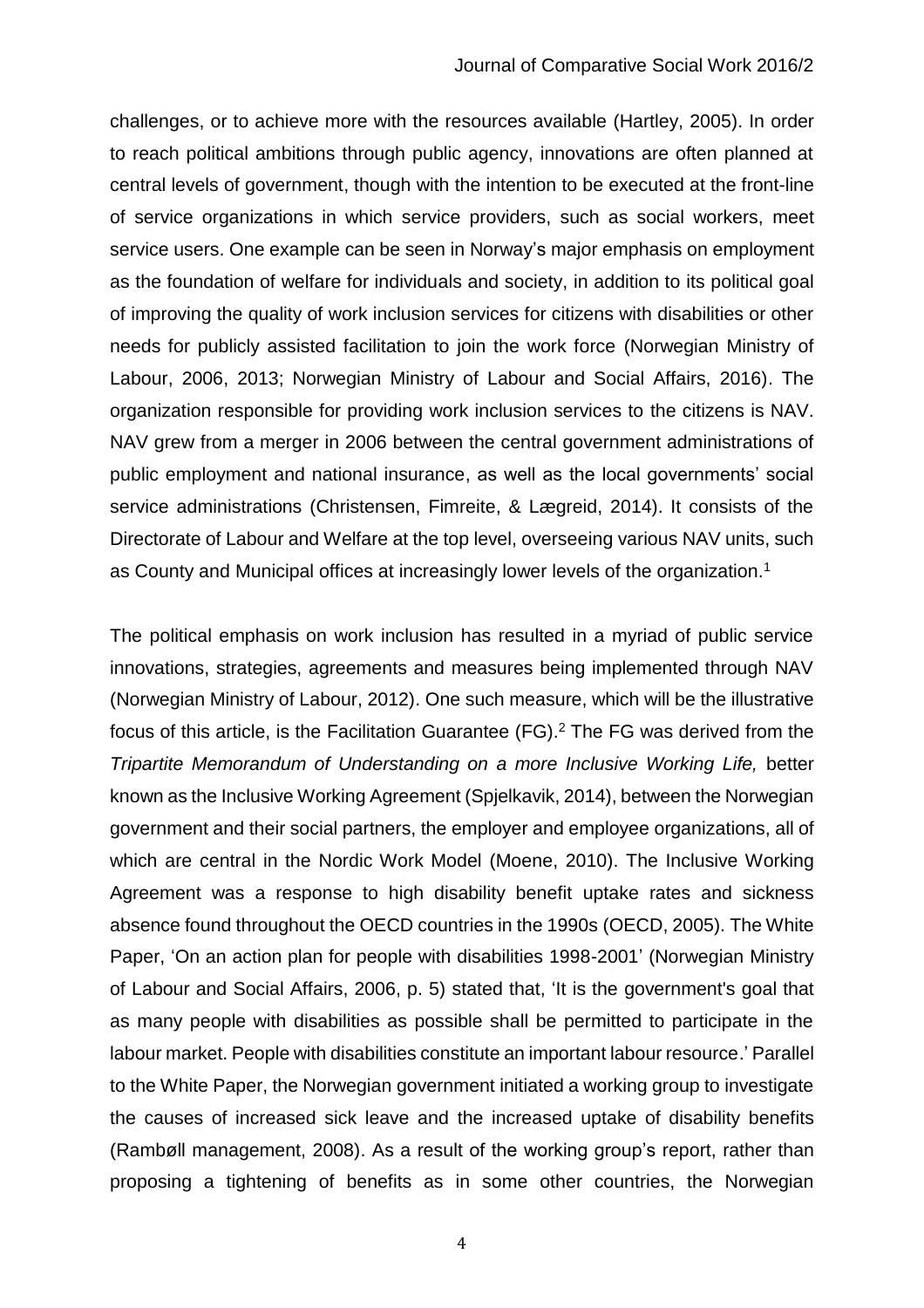government set out to give more responsibility to solving these issues to employer and employee organizations (OECD, 2005). Aiming to reduce 'the outflow from the labour market into health-related benefits and early retirement schemes', the government and social partners signed the Inclusive Working Agreement for the period from 2001-2005 'to cooperate on strengthening active measures at the workplace' (OECD, 2005, p. 5). The idea was that the workplace is the primary arena where progress could and should be made (OECD, 2005). The initial Inclusive Working Agreement was evaluated in 2005, with the conclusion that sick leave had in fact decreased in the period from 2001- 2005, but that the rate of employment among people with disabilities had not changed (Norwegian Ministry of Labour and Social Inclusion, 2009).

Research on employment and disabilities shows that work inclusion prospects are enhanced when a person is trained on the job as part of the ordinary work force, a socalled Work First strategy, rather than being trained for the job in sheltered activities (Spjelkavik, 2012). An effective Work First strategy requires collaboration between public service agencies and sectors, and importantly includes collaboration between the public employment agency and the ordinary labour market (Spjelkavik, 2014). However, barriers have been found to exist, deterring employers from hiring people who are in need of special adaptations in their job situation (Dyrstad, Mandal, & Ose, 2014). Research on employers' views of barriers against employing people with disabilities finds that elements such as security and relationships of trust with the public employment agency are essential ingredients for promoting work inclusion into the ordinary work force (Gustafsson, 2013; Gustafsson, Peralta, & Danermark, 2014; Schafft & Spjelkavik, 2014b). Responding to employers' need for a secure and trusting relationship with NAV has been found to be of major importance for increasing work inclusion for people with disabilities (Schafft & Spjelkavik, 2014a).

During the first period of the Inclusive Work Agreement, a test project called 'Flexible jobs', with a Work First focus, tried out interventions such as salary substitutions and a close follow-up of employers by public employment agencies in six counties (Rambøll-management, 2008). The evaluation of this project resulted in the introduction of the FG in the renegotiation of a new Inclusive Working Agreement for the period from 2006-2009. The parties agreed on a need to focus on recruiting people with disabilities into ordinary working life. The FG was one of the solutions proposed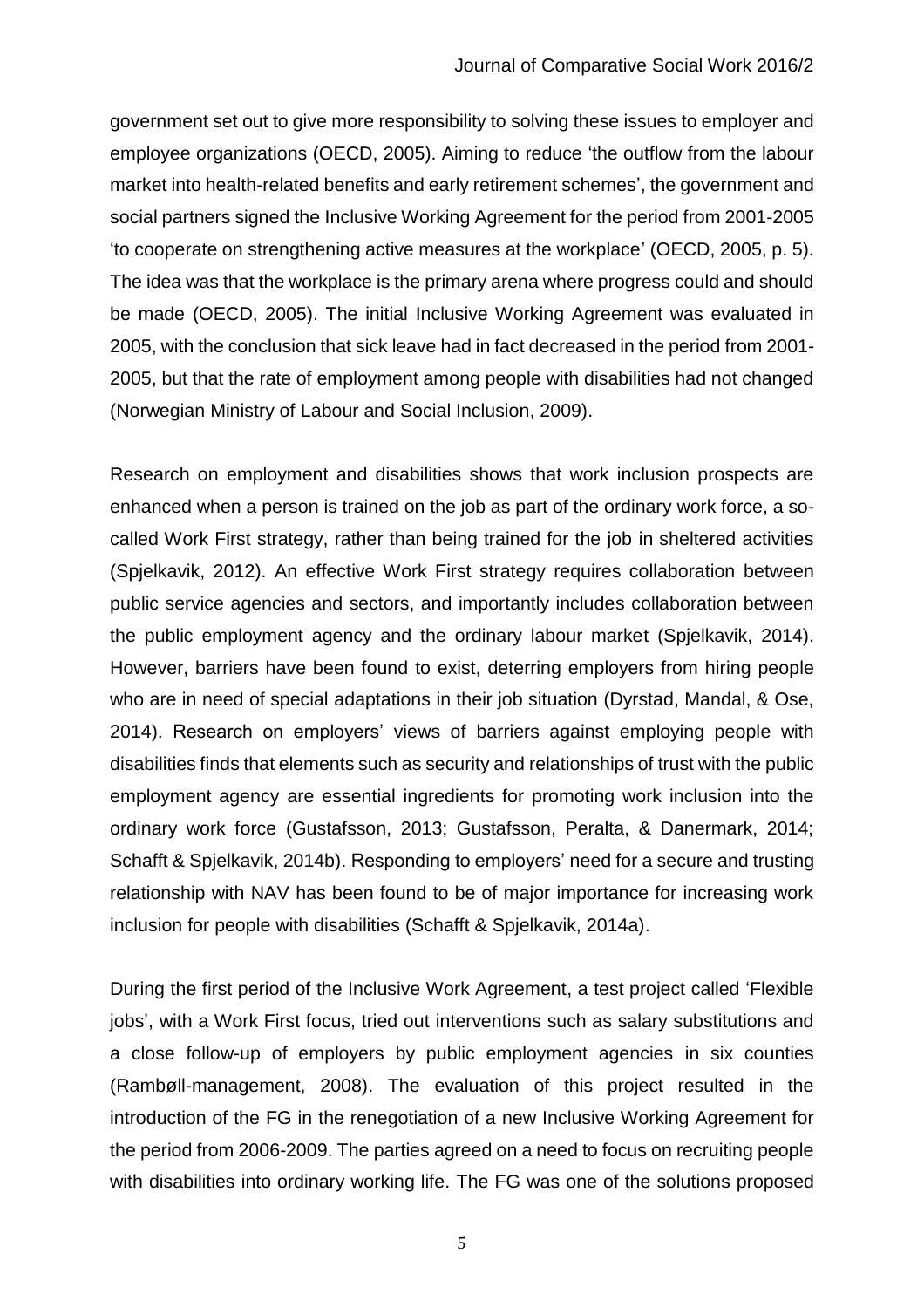to help with employers' need for close contact and collaboration with public agencies during the process of work inclusion for people with disabilities. By ensuring that potential employees and employers would receive guaranteed facilitation and followup from public agencies, the risk for employers would be decreased (Norwegian Ministry of Labour and Social Affairs, 2006). The FG was explained in detail in an attachment to the new Inclusive Working Agreement from 2006-2009. In 2007, the central government decided that the FG would be subject to a one-year test project in five of the original 'flexible jobs' counties. By the end of the period, the FG was merged with an existing, similar work inclusion measure called the 'Guarantee of facilitation' available at the Centre for Assistive Technology and Adaptions that became a part of NAV during the reform. In 2008, the FG was made into a permanent work inclusion measure at the national level of NAV (Riksrevisjonen, 2013). The FG entails a written document for the employer, the employee and NAV that lists contact information and the commitments of the three parties. A central element of the FG is that the employer and employee receive a specific contact person, a front-line worker at the NAV office who is responsible for coordinating the granted measures from NAV, as well as following up and supporting the employer and the employee, both before and during the work inclusion process (Rambøll management, 2008; Riksrevisjonen, 2013).

In 2012, the FG was specifically included as part of a new work inclusion strategy for young people, called the Job Strategy, resulting in a sharp increase in its use (Riksrevisjonen, 2013). An audit by the National Audit Commission on the implementation of the FG, in the period from its introduction through 2012, concluded that it had not been implemented as intended the previous years, and pointed to several shortcomings that needed to be addressed (Riksrevisjonen, 2013). This led to a call for more goal-oriented work by NAV to secure the proper implementation of the FG, and for the local NAV offices to ensure that work on implementing the FG was prioritized. <sup>3</sup> Starting in 2013, NAV increased the efforts to make the FG an integral part of a work inclusion methodology at the local offices. This contributed to the increase in the use of FG started in 2012 due to the Job Strategy (Riksrevisjonen, 2013). However, at the onset of this case study in 2015, seven years after its initial introduction and despite increased implementation efforts, the use of the FG by front-line workers in NAV was still of varying character at many local offices. Specifically in the local NAV office of the case study, after being counted as one of the local offices using the FG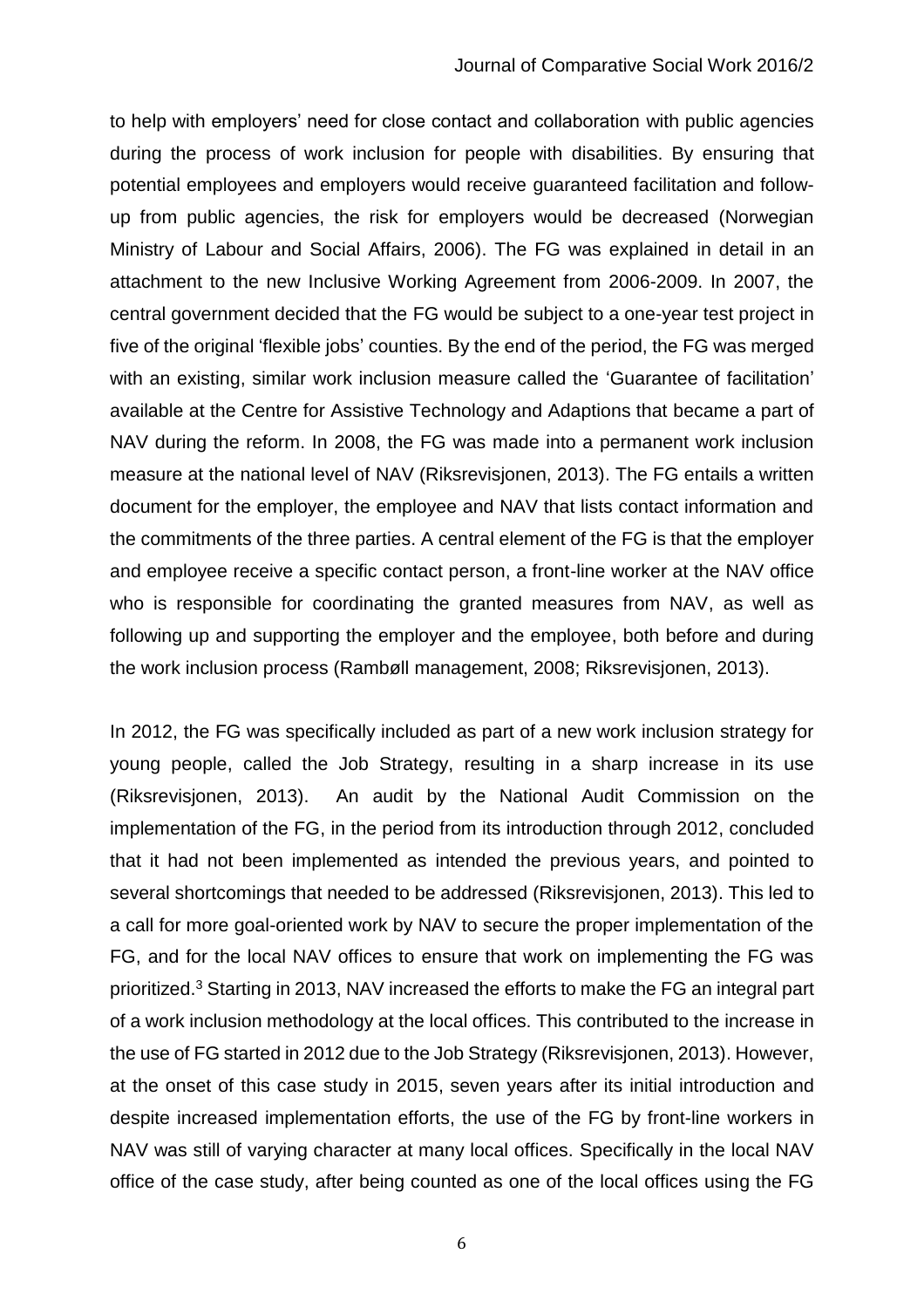most frequently in one of the most effective counties in terms of the number of FGs used during the period from 2013-2014, the FG usage dropped during 2015 after dedicated implementation efforts had ceased. This may indicate a lack of internalization into the practices at the front-lines of this specific office.

To understand such a relative lack of attainment in incorporating the FG into existing practices in general and particularly at this local office despite considerable implementation efforts, we point to the importance of considering the wider context of an implementation process in addition to the micro-processes involved at the front-line. In this article, we use a critical realist case study approach and draw from a theoretical framework of complex multi-level implementation systems set forth by Sandfort and Moulton (2015) and Moulton and Sandfort (2016). This article is part of a case study exploring innovation processes in a complex public organization using the implementation of the FG in NAV as the empirical illustration. More specifically, the study attempts to find explanations for the extent and the way that the FG was implemented at this selected local NAV office. The study emphasizes both the wider contexts at the macro- and mezzo-levels of the implementation system, as well as specific micro-processes at the level of the everyday practices of the front-line workers who, in the end, are the ones who bring the innovation into their daily work or not. Our aim in this article is to explore selected aspects of the wider context and work situation of the front-line workers in relation to the FG implementation outcome at the local NAV office studied. In line with a critical realist case study approach, we identify one of several possible mechanisms that can help explain the outcome. Our intention is to illustrate the importance of recognizing the contextual complexity in implementation planning and practices.

We start by exploring the FG as a public service innovation, and present a conceptualization of implementation and innovation processes. We then give a brief account of the structural elements of Sandfort and Moulton's (2015) and Moulton and Sandfort's (2016) framework for implementation research. We move on to the methodological section, introducing the project as a critical realist case study and describing the critical realist implications for the study, as well as for the case selection, sampling, data collection and analysis. On the basis of an analysis of the FG implementation system, inspired by Sandfort and Moulton's (2015) and Moulton and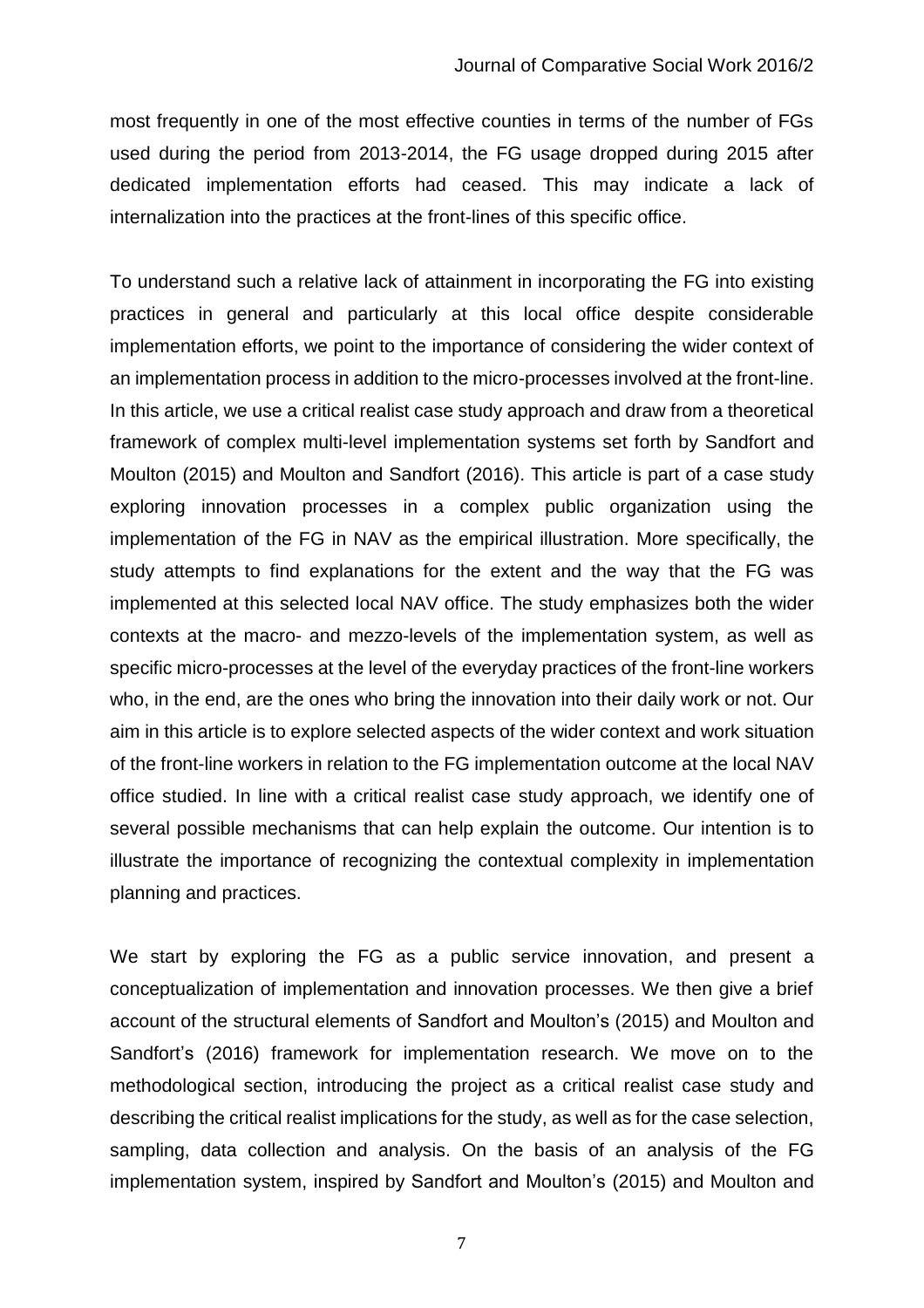Sandfort's (2016) model, we present some selected parts of its wider context in the policy field and the organizational field, as well as relevant parts of its specific context at the front-line. We trace an example of contextual implications that we found had an influence on the final FG outcomes in the case, namely the outsourcing of work inclusion services to external providers influencing the implementation of the FG at the micro-levels of front-line workers. We discuss the impact that the complexity of the context has on this process, and we conclude with a brief summary, as well as a discussion of the limitations of the study and some implications for practice and further research.

# **2. An analytical framework for exploring implementation processes in complex organizations**

### **2.1 Innovation, implementation and the innovation process**

The FG can be explored as different types of innovation, such as policy innovation leading to process innovation and eventually leading to service innovation (Fagerberg, 2005; Hartley, 2005), all surfacing at different times throughout the innovation cycle (Van de Ven, 1999). First, initiated by the Inclusive Working Agreement and given political authority and funding from the central level of government, the FG starts as a public service innovation, a tool for collaborative planning between the NAV representative, employers and jobseekers, as well as between different units of NAV. Second, the implementation of the FG calls for process innovation, a new way of organizing the work process for front-line NAV staff in their collaborations with employers and jobseekers. Third, this has potential to lead to service improvements as a result of a strengthened cooperation between the parties involved. The result is dependent upon the innovation process taking place, especially the extent to which the 'new', in this case the FG, is actually implemented into existing work inclusion practices.

The term to 'implement' has originally been defined as 'to carry out, accomplish, fulfil, produce, complete' as suggested by Pressman and Wildavsky (1973 pp. xiii-xv), and is commonly considered a crucial part of the innovation process. The innovation process may be defined as 'the development and implementation of new ideas by people who over time engage in transactions with others within an institutional context'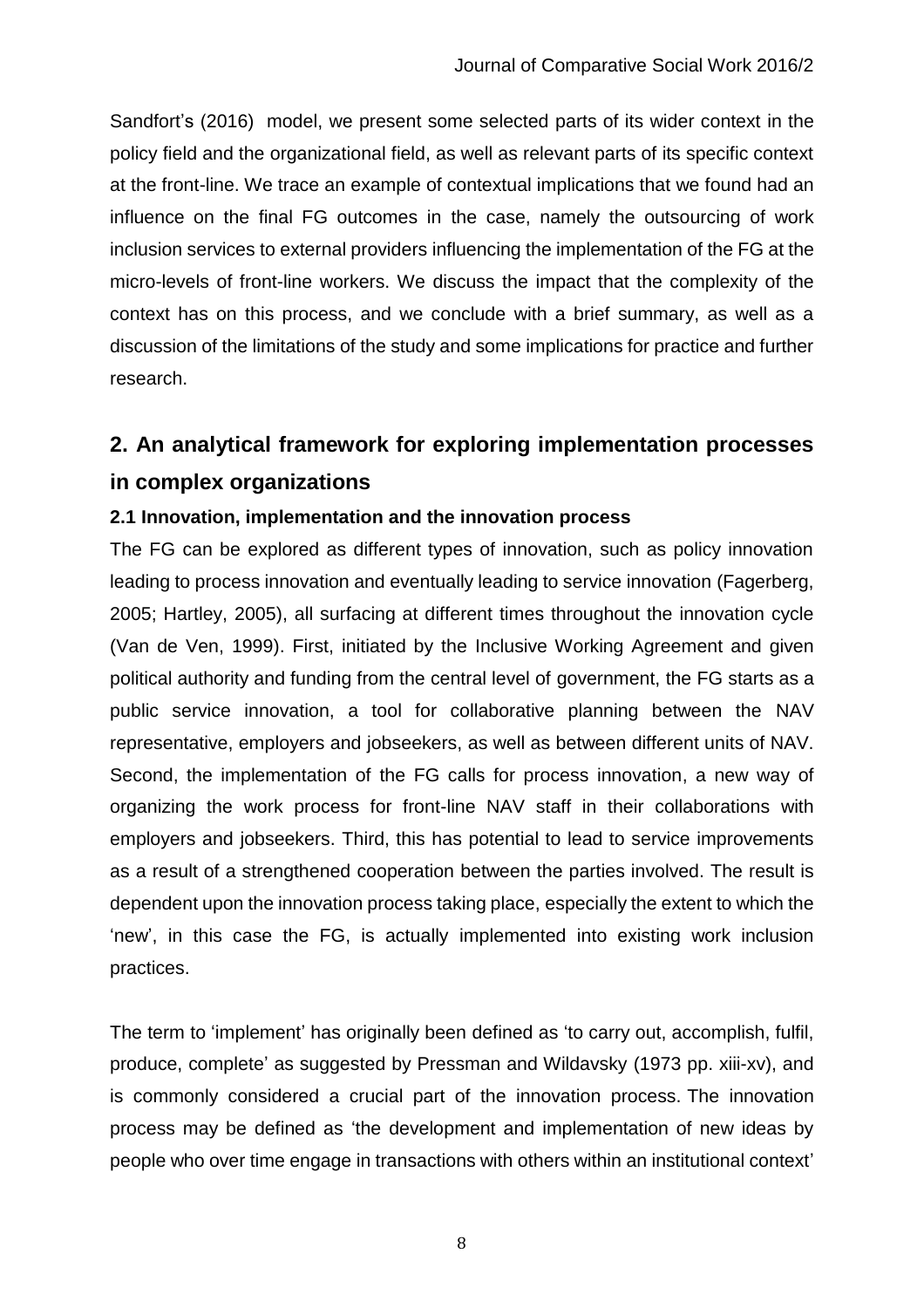(Van de Ven, 1986, p. 591). This definition includes the wider context as an important element in that process. Scholars often divide the innovation process into various phases (Fagerberg, 2005; Wegener, 2015). These broadly tend to include: 1) the development of an idea for a new solution to an identified problem or need, 2) the implementation of this new idea into existing practices, and 3) the diffusion of the new practice into different organizational settings (Hartley, 2013). Wegener contributes to the model of innovation phases by adding 'drivers for innovation' that make innovation possible or not at the practice level, i.e. the everyday work situation of the service providers (Wegener, 2015). In addition, cyclical phases such as evaluation, adaption to change and the implementation and diffusion of the results of these evaluations are important parts of an innovation process (Van de Ven, 1999). As such, the actual sequence of innovation processes is rather cyclical and messy (Van de Ven, 1999). In this article, we focus on the implementation part of the innovation process and the work situation of the front-line staff, but we also illustrate that it must be seen in relation to the innovation process as a whole.

#### **2.2 The implementation system**

To analyse the context of the implementation process as a system consisting of interacting levels of the macro, mezzo and micro (Wong, 2005), we draw on a multilevel conceptualization of implementation systems suggested by Moulton and Sandfort (2016) and Sandfort and Moulton (2015) . This framework takes into account the influence of the innovation itself on its implementation process. It also provides a rich understanding of implementation systems by conceptualizing the multiple interacting levels into three nested fields (Moulton & Sandfort, 2016). Because our aim in this article is to explore the FG's context, we mainly focus on the structural elements of the framework.

Sandfort and Moulton (2015) use the metaphor of water running through a natural three-layered water filtration system in a pond to illustrate how a new policy or public service innovation flows through a multi-level system during its implementation process. The structural elements of the implementation system, as illustrated by Sandfort and Moulton (2015) and Moulton and Sandfort (2016), contain: 1) a policy field at the macro-level, consisting of a bounded network of organizations carrying out the particular policy, 2) an organizational field at the mezzo-level, where the policy is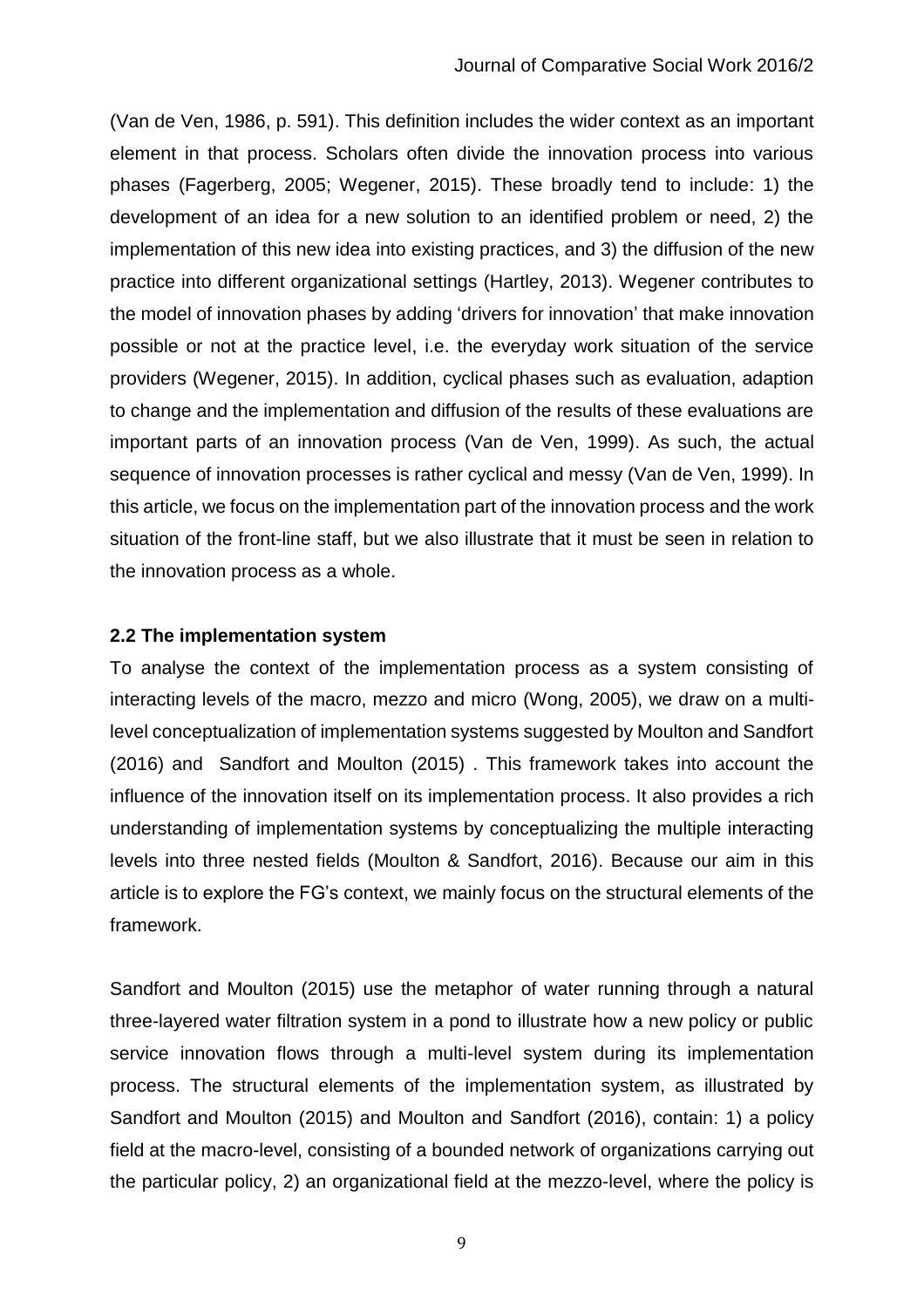authorized and operationalized, and 3) a front-level field consisting of the micro-level where the implementation system interacts with the target group to carry out the innovation, specifically through the front-line staff in their everyday practices and interactions. Each layer has unique social structures that act as filters and shape the innovation as it passes through, at the same time the social structures are embedded in the rest of the context (Sandfort & Moulton, 2015). Both the strength and flexibility of the social structures, and the innovation itself, influence the implementation processes (Sandfort & Moulton, 2015). By emphasizing the role of the innovation itself in affecting the process, as well as analytically differentiating the three levels in the system, Sandfort and Moulton (2016) provide a tool for conceptualizing the complex contexts of implementation at interacting levels. This allows us to more systematically analyse the implementation of the FG.

# **3. Methodology**

The empirical data used in this article is derived from the case study described above. The case study was designed to explore and explain the implementation process of a public service innovation in a complex public sector setting. Requiring an in-depth understanding of the contexts and processes involved, a qualitative intensive case study methodology is appropriate (Flyvbjerg, 2006; Tsang, 2013). A critical realist organizational case study approach, which takes into consideration the broader context in a temporal manner to explain the phenomenon in question (Vincent & Wapshott, 2014; Wynn & Williams, 2012) is especially fitting. Critical realist case studies are equipped with tools to 'investigate complex organizational phenomena in a holistic manner', allowing researchers to 'develop in-depth causal explanations for the outcomes' of these phenomena, taking into account the wider contextual factors that, over time, may have had an influence on its occurrences (Wynn & Williams, 2012). This article mainly reports on the exploratory phase of the case study, where the focus has been to develop a case description in order to identify causal links to be analysed in the explanatory part of the study (Yin, 2013)

#### **3.1 Case selection and sampling**

Using a critical realist informed grounded theory approach during data collection and analysis (Belfrage & Hauf, 2016; Kempster & Parry, 2014; Oliver, 2012), the sampling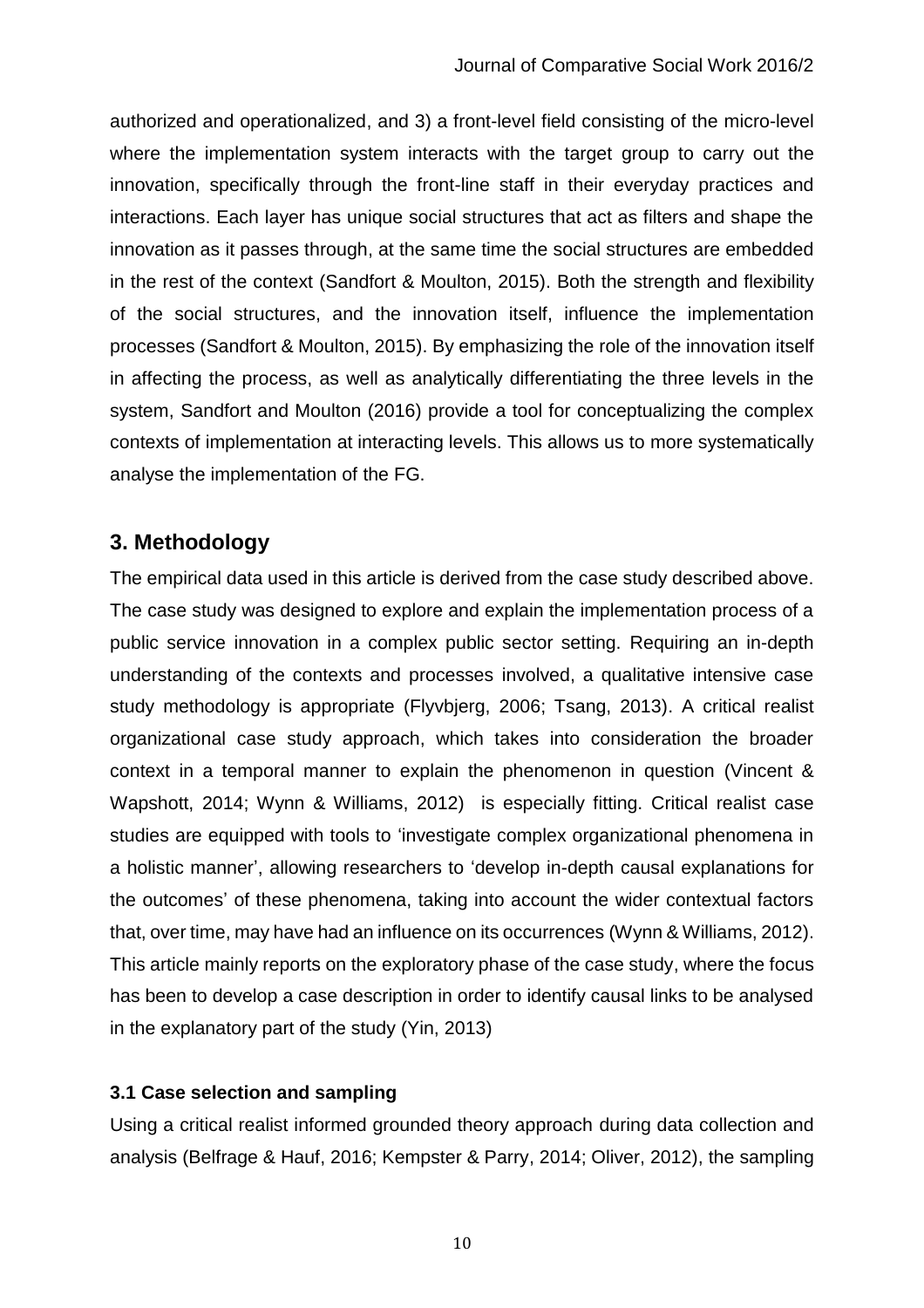procedure followed a purposeful and unfolding process over several stages (Patton, 2014), aiming to find a somewhat 'exceptional' (Vincent & Wapshott, 2014) or 'extreme or pathological case' (Danermark, Ekstrom, Jakobsen, & Karlsson, 2001) that could shed light on causal configurations and mechanisms, which help us understand the implementation process. The sampling process started with a few interviews of key informants in NAV. The FG stood out early in this process as a relevant public service innovation considered important by key informants, but which at the same time showed some intriguing implementation results. The initial key informant interviews led to a natural and purposeful expansion of the sample to informants at several levels of NAV and to relevant documents in a snowballing manner (Patton, 2014). These included leaders and implementation coordinators at different hierarchical levels of the system, as well as front-line staff. Because of the need to limit the study, we chose not to include informants from the target groups of the FG. However, the chosen informants all had important roles in the FG implementation process and provided thick descriptions (Patton, 2014) of their personal interactions and experiences with these targets groups.

The case can be defined as the implementation process of the FG during the time period prior to its inception in 2008 until a new version of the FG was put into effect on 1 January 2016. The case context (Harrison & Easton, 2004) is the field of work inclusion and the hierarchical line of the implementation system, focusing on a specific local NAV office and its specific group of front-line workers responsible for work inclusion with the target group. It also includes the corresponding county NAV office, the top level of the state-run part of NAV (called the 'Directorate of Labour and Welfare') and the central government's Ministry of Labour and Social Affairs for a wider contextual understanding of the case. An insight into the role of the Ministry in the implementation process is important because of its responsibility for policy formation, and for its collaboration with the Directorate in planning the implementation of the FG at the operational level. The county NAV office had an important influence on the implementation processes and strategies in the local offices under its control, through which the FG is put into practice. The specific local NAV office in the case study was chosen in collaboration with the county office as part of the snowballing method, identified as an 'exceptional' case (Vincent & Wapshott, 2014). The local office chosen was significant because it belongs to a county NAV office that was highly prosperous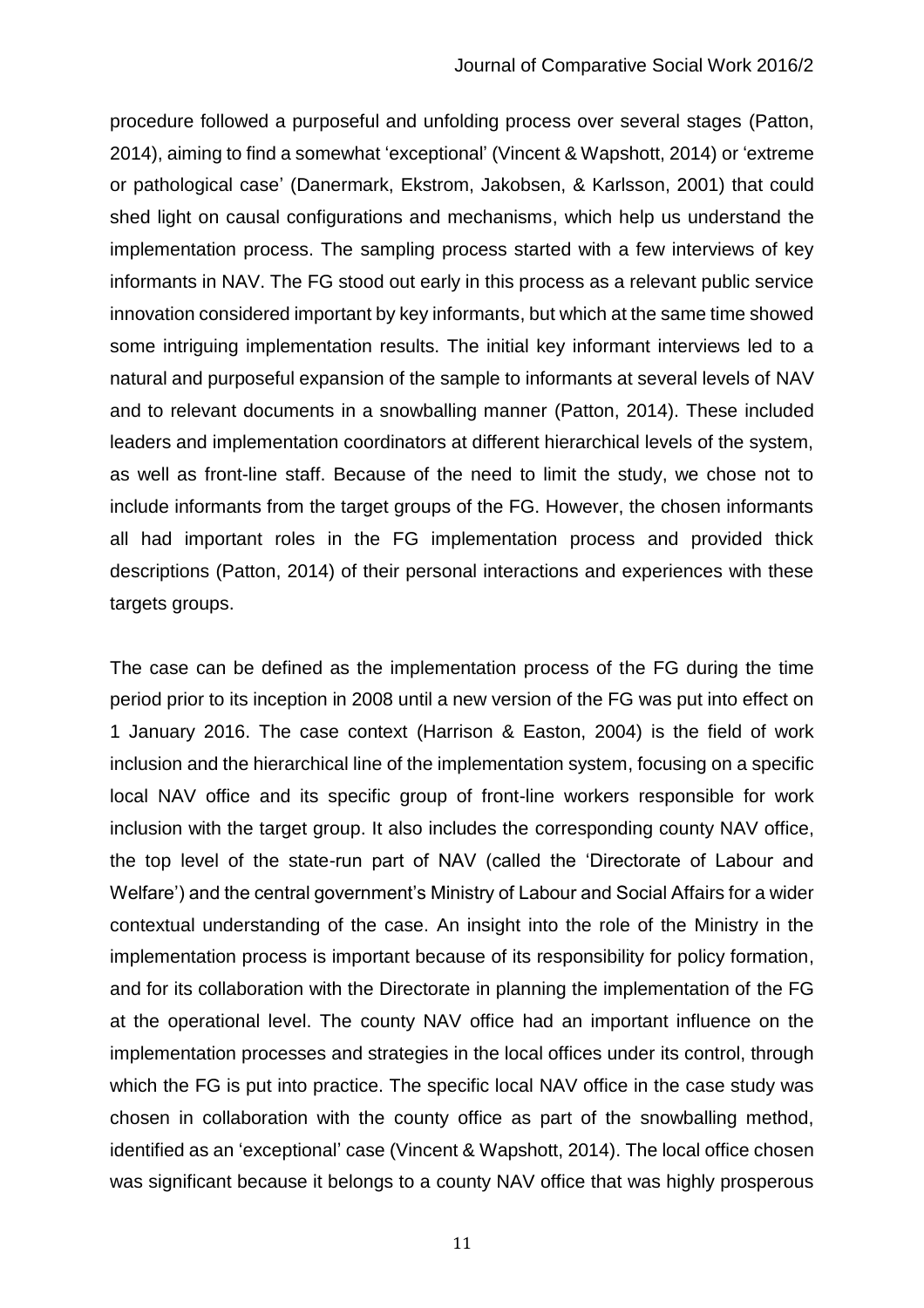in terms of FGs used overall, as well as for the local office's unusually high usage of FGs in the period of 2013-2014 and the drop shortly after.

#### **3.2 Methods of data collection and analysis**

For the purpose of triangulation, we used a mixture of different qualitative methods (Patton, 1999). These included: 1) examining documents (Bowen, 2009), e.g. relevant policy documents, audits, internal organizational reports and secondary data sources in order to acquire an insight into the context and history of the work inclusion field, 2) observations of case meetings of the two teams of front-line workers at the selected local office (Bøllingtoft, 2007) to gain insight into the practices and work situations of the front-line staff, and 3) individual interviews (Smith & Elger, 2012) with key informants in leadership and implementation coordinator positions, plus front-line workers, to attain insight into the implementation context, process and drivers at the different levels of the work inclusion field. The documents were examined and relevant sections extracted. The interviews were carried out using a semi-structural interview approach, with thematic interview guides being constantly revised as the insights in the field deepened (Oliver, 2012). By continuous updating of the interview guides to fit the informants' focus as the research progressed, the findings emerged in a constant dialogue and continuous analysis of the empirical data (Oliver, 2012). After each interview and case meeting observations, memos were jotted down and added during the analysis process. Each interview was transcribed verbatim and reviewed together with the observation notes and relevant documents. The data analysis of the exploratory phase of the case study (Yin, 2013) relevant to this article is primarily focused on the initial memos, analytical notes and document readings continuously prepared in the initial phase of the study to gain insight into the context and history of the FG. The empirical illustrations used in the article are findings that emerged during this continuous process in the early phase of the case study. Key informants have validated central parts of the case summary and findings during the process of analysis (Healy & Perry, 2000; Yin, 2013).

# **4. The FG and its wider context**

To help understand the implementation outcome of the FG at this local NAV office, we emphasize the importance of analysing the FG itself, and how it fits into the context at the different levels. In this section, we consider important elements of the FG and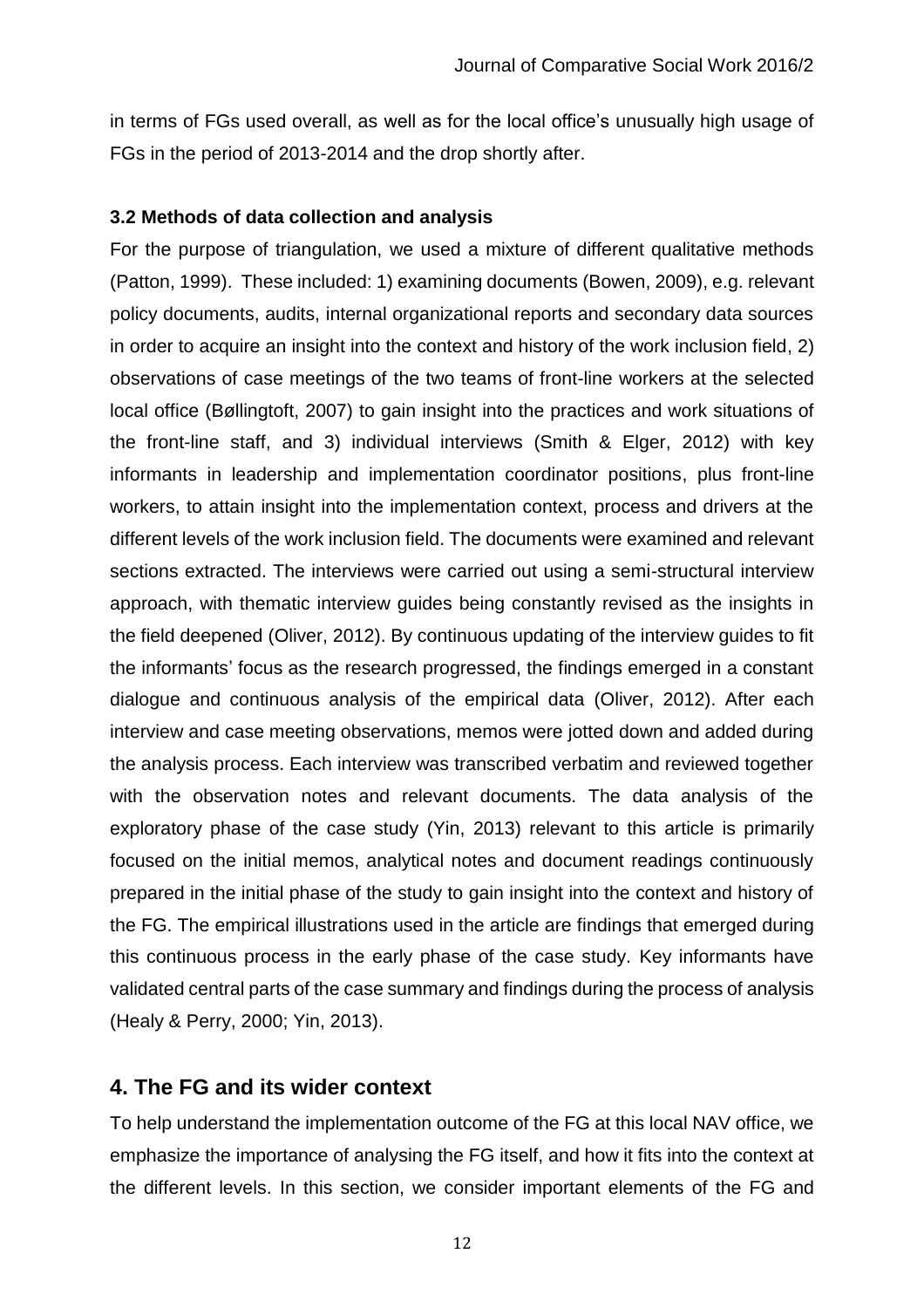selected aspects of the structural contexts at the macro-, mezzo- and micro-levels of the implementation system drawn from the case study. In particular, we draw on Sandfort and Moulton's (2015; Moulton & Sandfort, 2016) framework of multi-level implementation systems. First, we present some central traits of the macro-level work inclusion policy field to which the FG belongs, including important public and private actors in the field, and the policy landscape of the FG. We then present some selected points from the organizational level, focusing on the structure and selected contextual influences, such as a prioritization of resources at the mezzo-level. Lastly, we discuss some selected contextual findings at the micro-level and aspects of the work situation of the front-line staff. More specifically, we illustrate how the macro-level condition of outsourcing work inclusion services, the mezzo-level resource allocation and microlevel front-line coping strategies all combine to influence the outcome of the implementation effort at the local NAV office in the case study.

#### **4.1 The work inclusion policy field of Norway**

In any implementation setting there are various actors who, because of their interest and expertise, engage in- or have an influence on the implementation of new policy or public service interventions (Sandfort & Moulton, 2015). Norway is a strong welfare state with a wealthy economy, and with important regulations between employer and employee organizations, as well as an increasing focus on a Work First strategy. Though divergent, political parties in Norway are focused on preserving the welfare state through prioritizing high levels of employment. Publicly funded work inclusion services are allocated from within NAV itself, not to mention being outsourced to either publicly owned labour market rehabilitation services, non-profit service providers or forprofit entrepreneurs. In addition to these various service providers, the work inclusion field in Norway consists of governmental and municipal bodies, both political and administrative, employer and employee organizations, and as user organizations (Duell & Tergeist, 2009) that protect the rights of citizens with various disabilities. These actors all have different expertise, legitimate authority, influence and interests (Sandfort & Moulton, 2015) that they bring to the work inclusion issue.

The different actors in the work inclusion policy field in Norway therefore all have an interest in how public service innovations are shaped, how resources are allocated, which user groups are prioritized and the nature of the innovations in focus (Moulton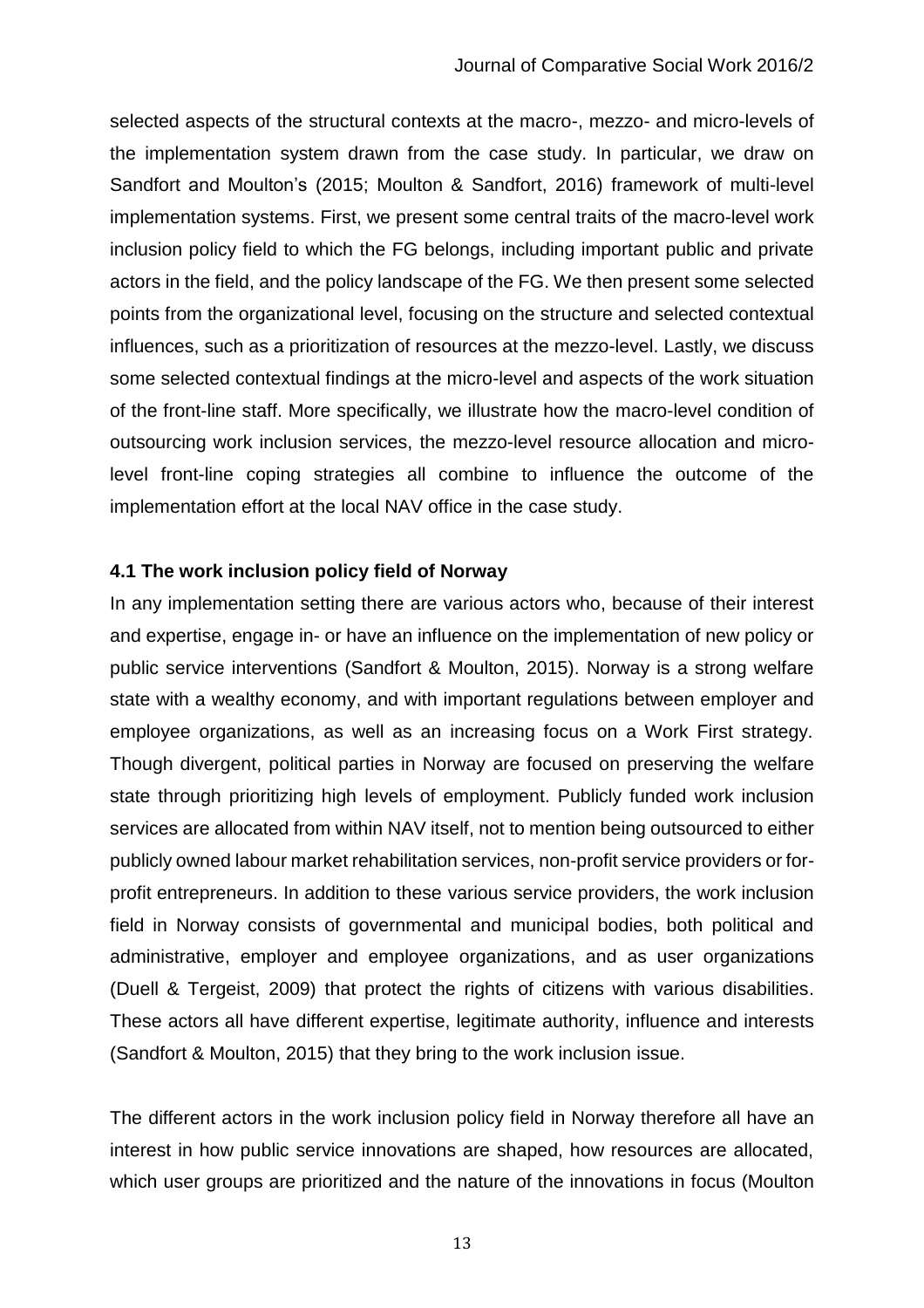& Sandfort, 2016; Sandfort & Moulton, 2015). The different roles, authorities and interests of these stakeholders may be political, administrative, legislative, operational or financial, and their activities and collaborations all influence different implementation processes ((Moulton & Sandfort, 2016; Sandfort & Moulton, 2015). As a central example for our illustration in this article, the recent NAV reform led to a proliferation of work inclusion service providers in the market (Andreassen & Aars, 2015). These providers have an interest in the different work inclusion alternatives available to frontline staff in NAV because their existence as service providers relies on getting work from NAV. A substantial amount of money is allocated every year through the National Budget for the procurement of these work inclusion services (Fjeldstad, 2016). If the services bought are not used, the legitimacy of NAV and its ability to maintain its mandate will be brought into question.

#### **4.1.1 The FG in the context of the work inclusion policy field of Norway**

\*\*\*An analysis of the policy field of an implementation system should include an overview of the legal grounding and funding streams for the innovation in question, as well as existing and potentially competing or complementary measures to that specific intervention (Sandfort & Moulton, 2015). The FG is not statured by law, but instead is formalized through guidelines and propositions from the Ministry of Labour and Social Affairs, and acted upon through guidelines drawn by the Directorate. As we have seen, it was originally initiated from the political collaboration in the Inclusive Working Agreement between central government, employer organizations and employee organizations. The FG is funded through the annual National Budget approved by the Norwegian Parliament. In response to demands from the elected governments and its ministry, the Directorate continuously monitors the use of the FG through specific performance measures.

The context of competing and complementary measures of the FG must be understood in relation to the fact that the local NAV offices responsible for putting the FG into practice also function as partnerships between the state and the municipalities. Some of the alternative work inclusion programmes available to front-line workers are financed by the municipality, such as the 'Qualification Programme', which delivers work inclusion measures to the target groups internally in NAV, or outsources the services to external service providers. Other work inclusion measures are financed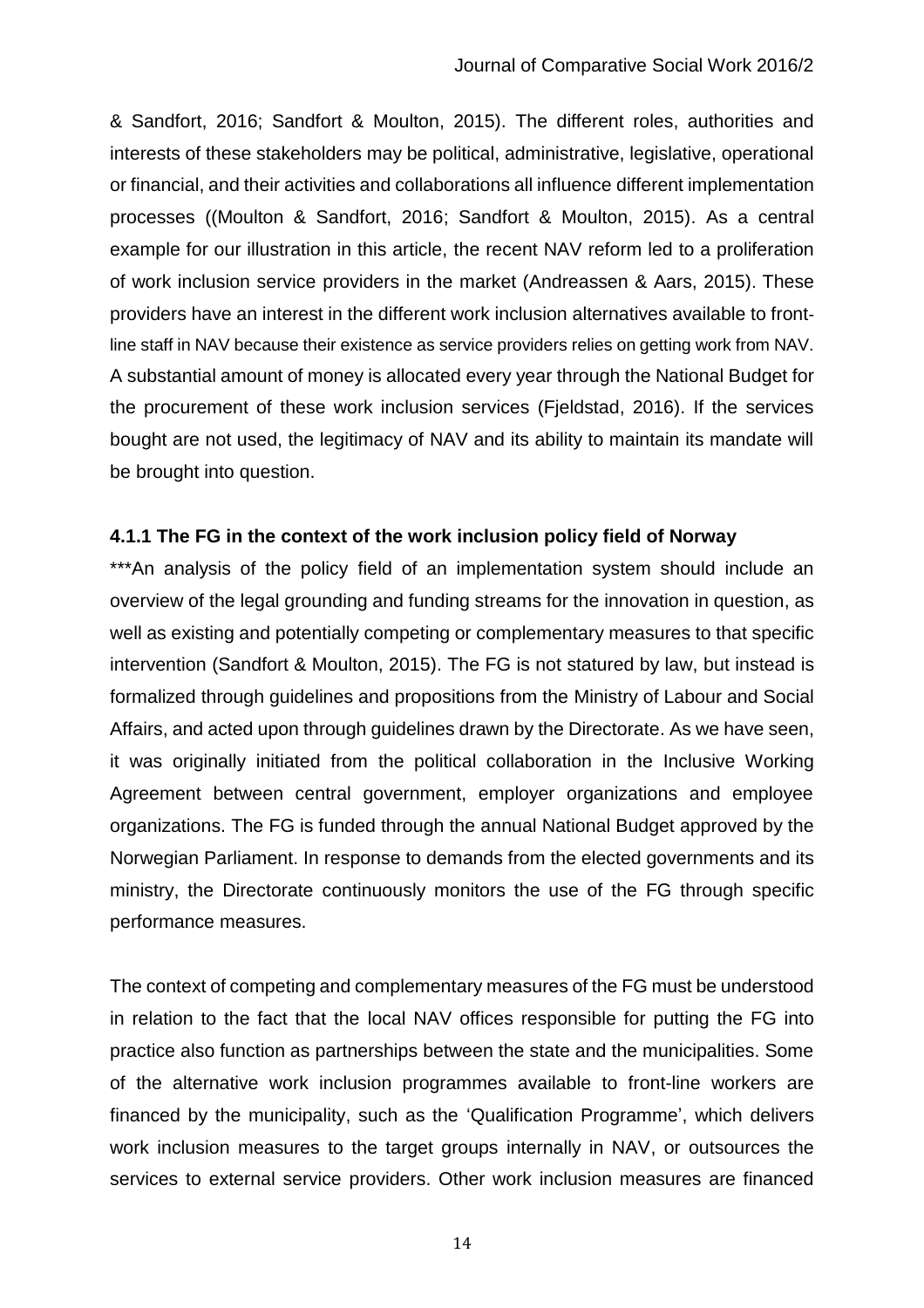directly by the state, such as the 'Work Assessment Support programme', with work inclusion efforts followed up internally in NAV through measures such as 'salarysubstitution' and 'work training places', or often outsourced to external service providers. The emerging focus on a Work First strategy and attention to the needs of the employers over recent decades, as well as the NAV reform of 2006, have resulted in an increasing number of available work inclusion measures from both the state and municipality to front-line workers in NAV. According to our document review, these included approximately 40 initiatives for work inclusion purposes in 2015.<sup>4</sup>

Being a state measure and intended to promote collaboration between employer, employee and NAV during work inclusion efforts, the FG can be used in conjunction with work inclusion programmes from the municipality or state, measures that are either internally provided or outsourced to other service providers. The formal intention is that the NAV front-line worker writes an FG contract together with the employer *or* the outsourced service provider and the employer, plus the employee early in the process, listing all the work inclusion measures that NAV will be providing for that specific case, as well as contact information, a follow-up plan and an overview of the rights and responsibilities of the different parties involved. As such, the intention is that the FG is complementary to the other measures available, functioning as a tool to support the collaboration between the different parties, in addition to giving the employer the crucial security (Schafft & Spjelkavik, 2014a) that NAV will coordinate and follow-up when necessary. As we will see, however, the use of externally provided services was not seen as compatible with using the FG in the local NAV office in the case study. Some of the reasons for this may be understood by analysing the organizational context at the mezzo-level of the implementation system.

#### **4.2 The organizational field of NAV**

The organizational hierarchy of the public work inclusion field in Norway starts at the central level of the Government. The Ministry of Labour and Social Affairs has a responsibility to ensure that labour and welfare policies correspond to the aims set out by the Norwegian government. The Ministry's responsibility also includes defining the outcomes they are aiming to reach, as well as reporting on the results from the previous year through a continuous dialogue with the Directorate. The Ministry is responsible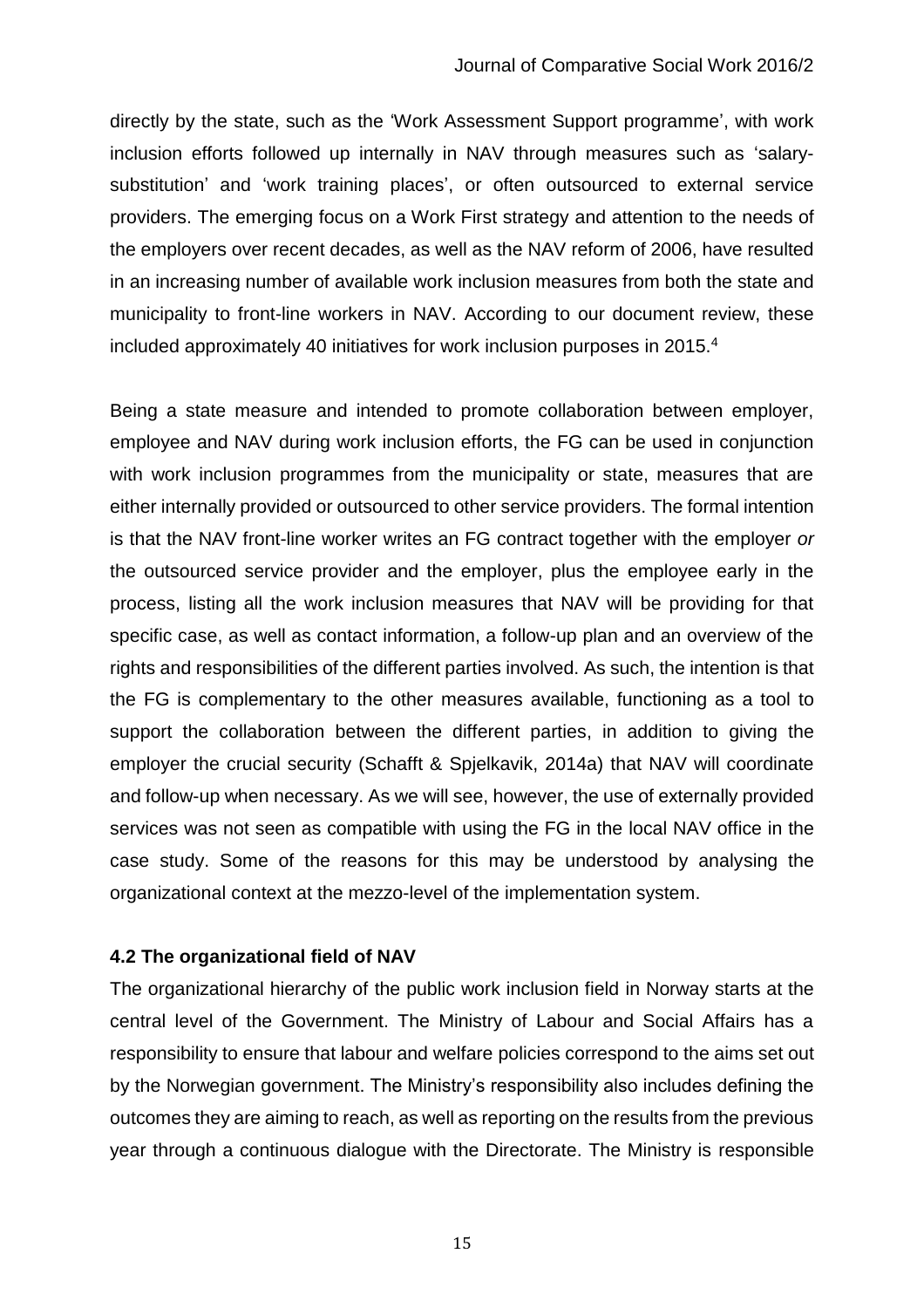for the policy formation, and has the formal responsibility for laying down the priorities and implementation strategies to be put into practice by NAV.

NAV was established in 2006 as a result of the largest public reform of recent times in Norway (Christensen, Fimreite, & Lægreid, 2014). The purpose was to design a new public organization that could offer a 'strong structure for early intervention and coordinated support' by 'integration of the public employment service, the social insurance and parts of the municipal social assistance into [one] Labour and Welfare Administration' (OECD, 2013, p. 5) An important consequence of the NAV reform was the establishment of local NAV offices working as one-stop shops with the purpose of providing citizens with all their labour and welfare needs through one office and one front-line worker (Andreassen & Aars, 2015). Structurally, the Directorate is at the top hierarchical level of the state-run part of NAV, and is divided into different lines of command, including a service department, a benefits department and an accounting department, as illustrated in the organizational chart in the Appendix. The service department, relevant in this study, includes 19 NAV county offices. These offices are responsible for the local one-stop shop NAV offices at the municipal level in partnership with 428 municipalities (NAV, 2013). The specific NAV local office in this study is organized into different divisions at the front-line level, serving distinctive target groups according to their levels of need for work inclusion facilitation. Especially for this case study, one division of front-line workers is responsible for the work inclusion efforts for people who have a specific need for facilitation and follow-up because of socioeconomic or health-related reasons.

In addition to the local NAV offices that work directly with the target groups, NAV consists of several units at the county level with different expertise, which support the local offices on particular issues. These include units with expertise on the local labour market (NAV Market), expertise on working with companies that are voluntarily part of the Inclusive Working Agreement (NAV Inclusive Work Place Support Centre) and expertise on health-related challenges and work inclusion adjustments (NAV Employment Counselling) (NAV, 2013). In addition, a separate division in the service department with units in each of the 19 counties has a special expertise on assistive technology and work facilitation for people with disabilities (NAV Assistive Technology and Adaptions). Together, these units play various roles in the implementation of work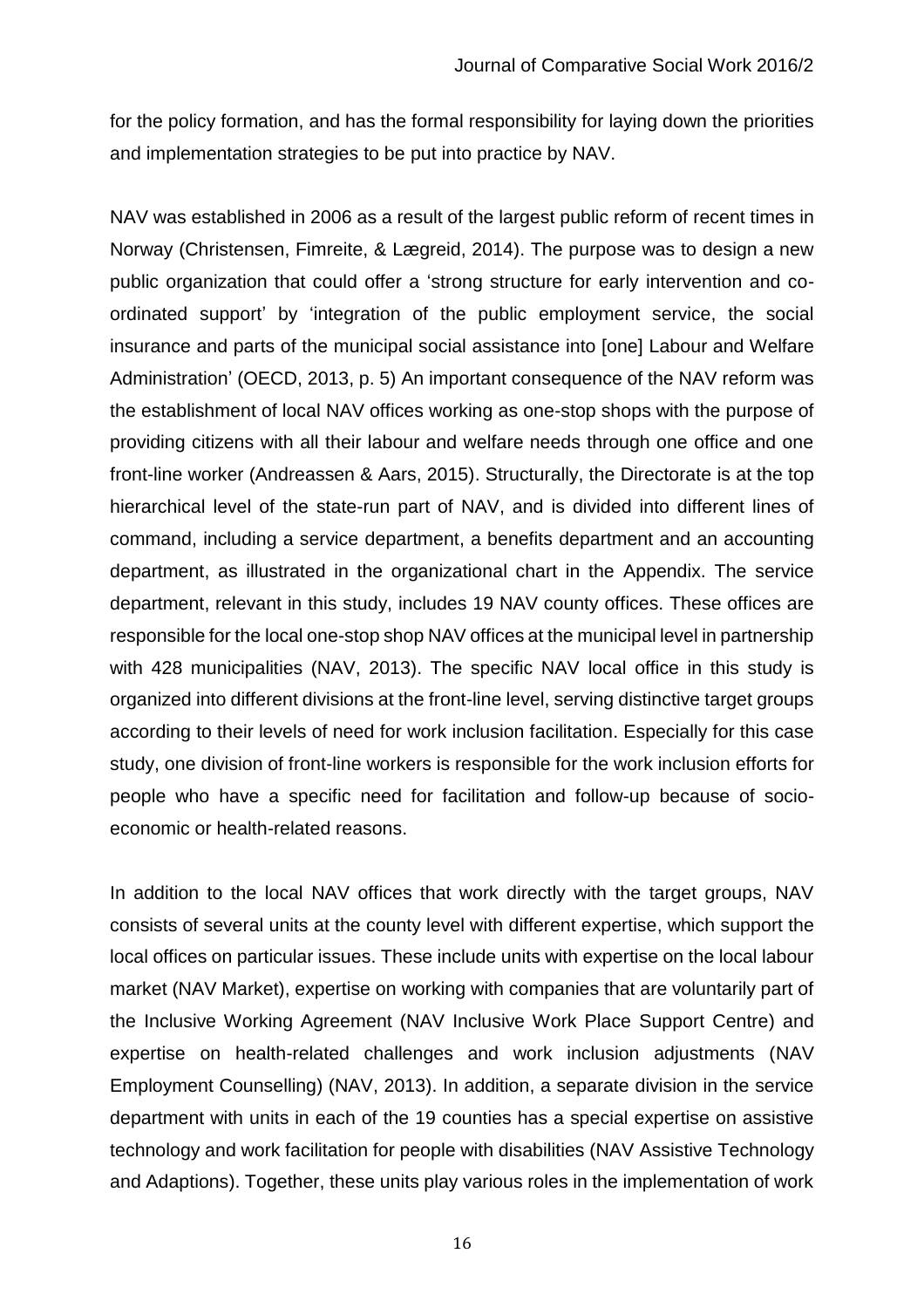inclusion measures depending on the implementation strategies set forth at the Directorate level and the county levels of NAV. The NAV Inclusive Work Place Support Centre and the NAV Assistive Technology and Adaptions are particularly involved in the role of implementing the FG (Riksrevisjonen, 2013).

The Directorate of Labour and Welfare, the county and local NAV offices with municipal partnerships, as well as these specialized units, are all part the NAV organizational field at the mezzo-level of the work inclusion sector. The NAV local offices are where the innovations are put into practice with the intended target groups. We found that the implementation strategies of various work inclusion measures and innovations are planned and operationalized at the organizational level through leadership and communication channels, the integration of information systems, resource allocation, and through prioritizations at the specific NAV county or local office level. Since the FG was made permanent in 2008, a coordinator at the Directorate has been organizing the implementation effort through allocated FG coordinators at each of the 19 county NAV offices. Their responsibility has been to support the implementation of the FG at the local NAV offices in their respective counties (Riksrevisjonen, 2013). Together with other relevant coordinators and leadership at the different levels of NAV, these FG coordinators communicate the intentions of the FG and how it is to be used and prioritized in work inclusion practices at the local level. At the specific NAV county office in the case study, especially from 2012, the FG was communicated from the highest level of leadership as very important, and to be used in all 'work training' cases with a Work First approach, both those that front-line workers followed up internally, and those outsourced to external service providers. The use of FGs at the local NAV offices was monitored by the county FG coordinator, and evaluations of quantity and quality were reported back to the local offices annually in order to provide examples of good FG work, and to make necessary adjustments to the progress.

Contextual influences at the organizational level that we found through the empirical enquiries at the specific NAV municipal office include the way the resources were distributed and prioritized by local leadership, such as the number of service recipients in each front-line worker's portfolio, the organization of work between the front-line workers and the organization of the workers' responsibilities for each service recipient. In addition these include work inclusion practices and collaborations among the front-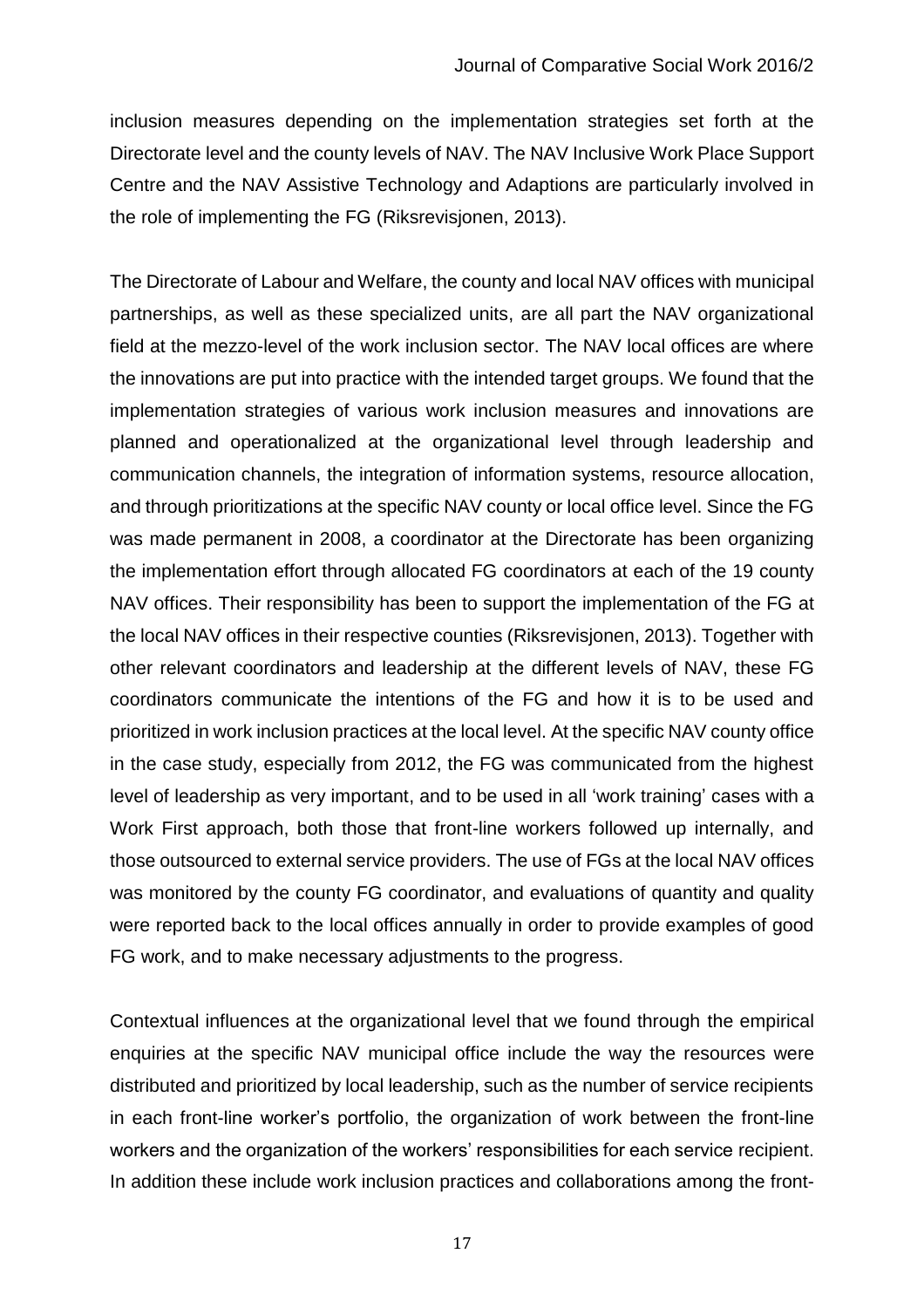line workers, work inclusion measures and service providers usually chosen at this front-line division and the local leader's communication of which performance measures to focus on at any given time. As an example, this specific office had a strong focus on following up people who had been out of work for a long time through the municipal 'Qualification programme'. By trying out different ways of organizing work directed at this target group, communicating a strong focus on this work at a leadership level and providing flexibility in the use of resources in this municipal programme, the office had some very good results for this specific target group. At the time of the case study, the selected division at this local office was organized into two mixed teams, consisting of front-line staff working with the municipal programme and staff working with a state-run 'Work Assessment Support Programme'. The state-run programme was based on a diagnosis-centred and medical assessment of work ability, while the municipal programme was more flexible and targeted people with socio-economic or health related needs for support. The staff in the state-run programme had tight assessment schedules, while the municipal programme was organized in a more flexible way. At this specific NAV office, we found that the front-line staff in the municipal programme had a substantially lower number of service recipients in their portfolio compared to staff in the state-run programme. This meant that staff working on the municipal programme had more time and resources for direct follow-up. The 'Work Assessment Support Programme' workers had tighter deadlines, less time for each service user and tended to more extensively outsource the work inclusion followup to external service providers.

#### **4.3. The front-line of NAV**

Communication at the various levels of the FG implementation, as well as the evaluation efforts by the FG coordinators and the resources allocated to the different work inclusion programmes, are all examples of contextual influences at the organizational level of the implementation system, which may have a direct or indirect impact on whether front-line staff implement the intended change in their everyday practices of micro-level interactions with colleagues and with the target groups. The specific work situation of the front-line workers had an important influence on the implementation outcome at the end of the line. As the running example shows, the intent at the levels of policymakers, leadership and FG coordinators was that the FG should be used in all types of work inclusion efforts where ordinary employers were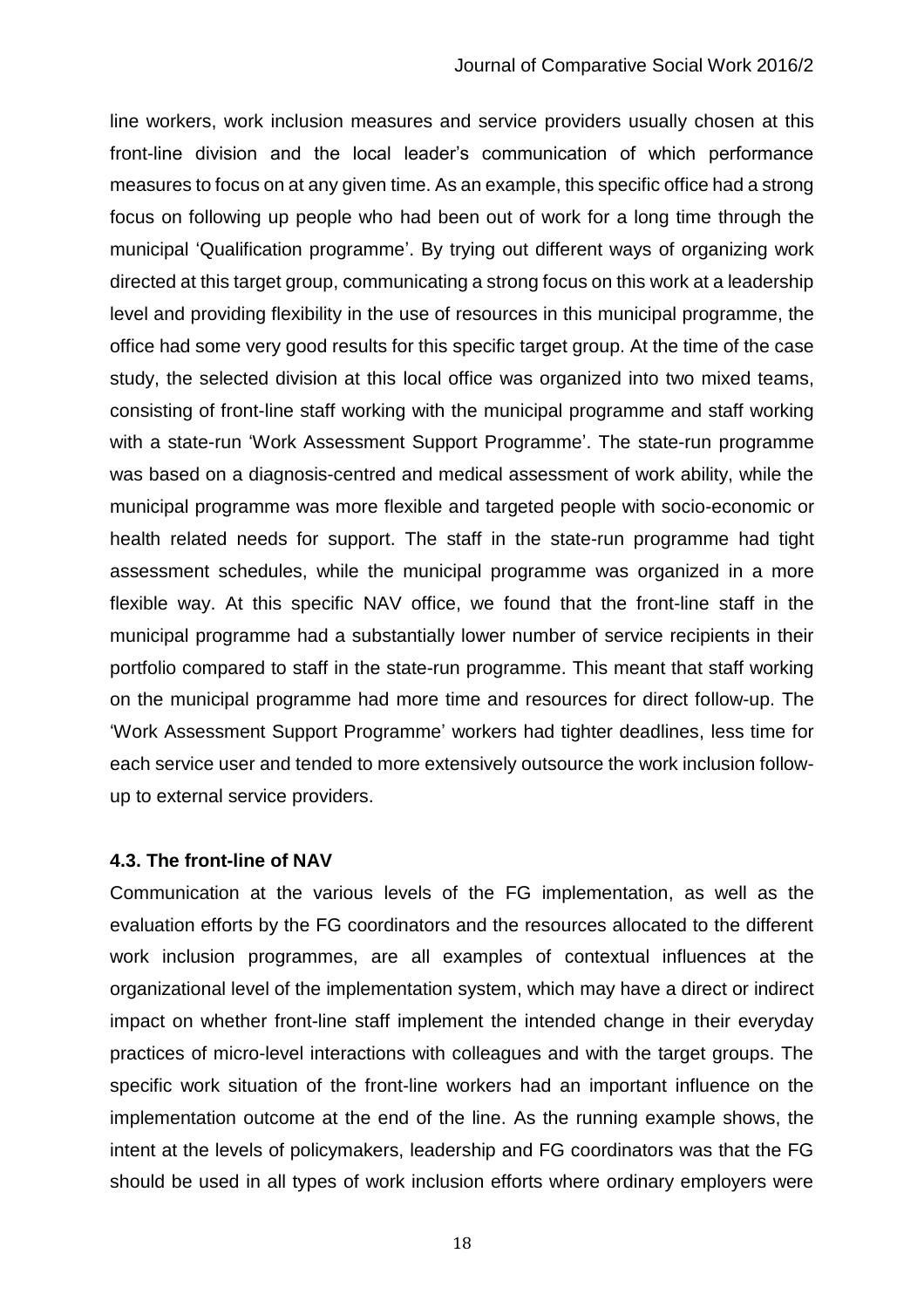involved in order to formalize the relationship between NAV, the employer and the employee. This also included using the FG when Work First follow-up services were outsourced to external public, non-profit or for-profit work inclusion service providers in order to secure continuity for the employee and security from NAV for the employer. In the preliminary analysis of case-meeting observations and interviews, we found that the practical understanding at the micro-level of when to use the FG was different at the front-line in the specific local office in the case study than centrally intended. The front-line staff described challenging work situations and a strong desire to provide the best services to their service recipients in compliance with the resources available to them. They did not see the practical point of using the FG when outsourcing the followup to external service providers. In addition to making sure that the recipients were given a service provider who had the time and resources to follow up, and who was specialized in the field, as well as having access to an extended network of employers, a crucial point of the outsourcing, at least as many front-line workers saw it, was to cut down on their own work load to cope with their demanding work situation. The external service providers had the role of following up the employer and employee, so using the FG for outsourced cases seemed purposeless to the loaded NAV front-line worker. We found this to be the case, especially for front-line staff responsible for the state-run programme.

## **5. Implications of the contextual complexity for implementation**

Factors linked to the innovation to be implemented, its original intentions and use, in combination with contextual factors at all levels of the implementation system, will eventually influence the implementation outcomes at the front-line level of the organization (Moulton & Sandfort, 2016; Sandfort & Moulton, 2015). When we analyse the FG as both a public service innovation being shaped by actors at the different levels of the implementation system, and as a new process for delivering a service that needs to be blended with existing practices in the front-line, we see that the innovation itself and the technicalities surrounding it will affect the implementation process and outcome. Moreover, the possibility of incorporating the innovation into everyday practices is dependent upon contextual factors at all levels, especially those directly constituting the specific work situation of the front-line staff. Using the metaphor of the water filtration system (Sandfort & Moulton, 2015), the FG as a public service innovation has been filtered through a work inclusion policy, where several actors with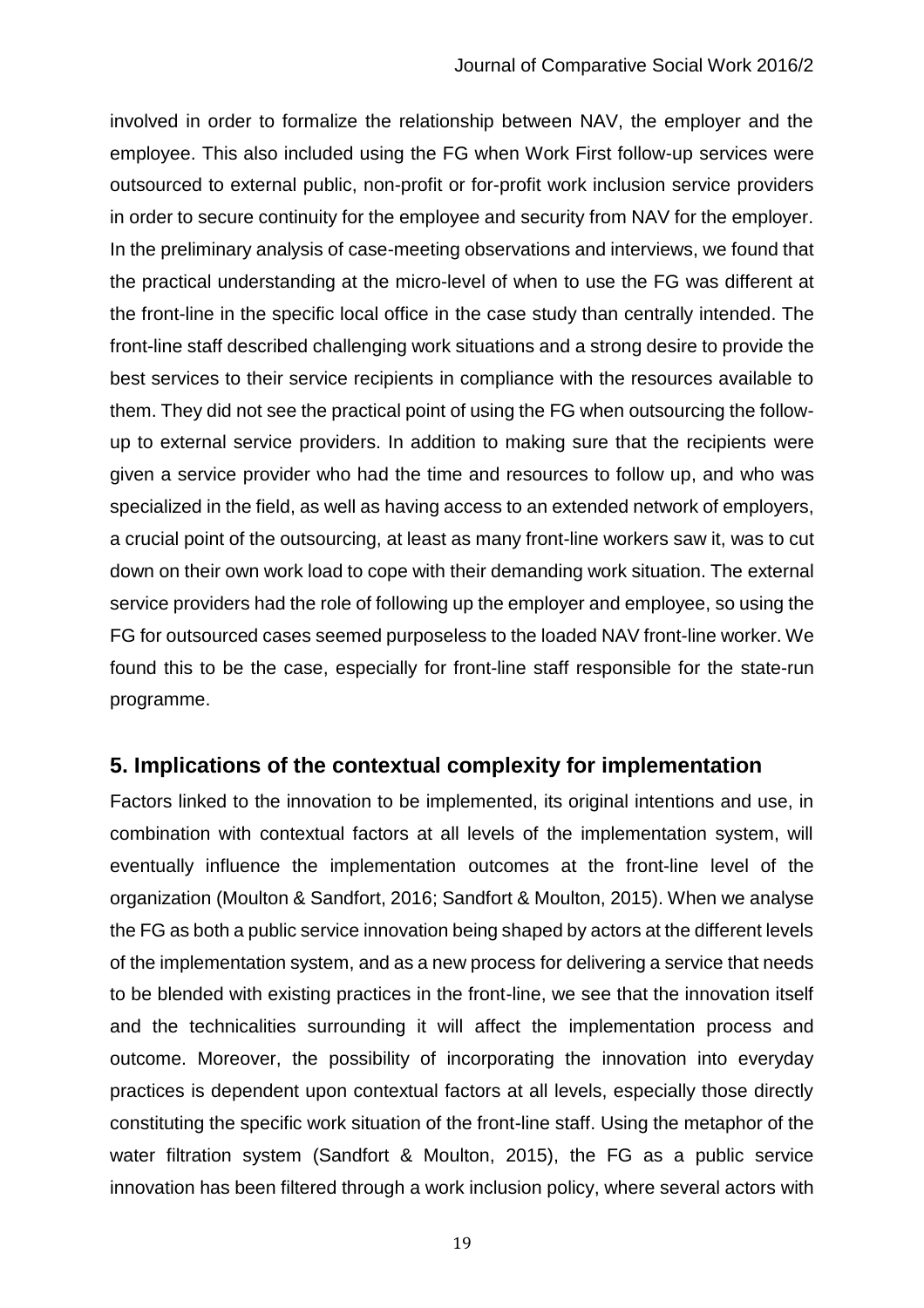#### Journal of Comparative Social Work 2016/2

various interests and authorities moulded its development. Illustratively, market conditions at a macro socio-economic level have created a work inclusion industry consisting of both private and non-profit sectors, adding strong actors in the policy field with diverse authority and interests. The policy field's budgeting structures and political priorities placed on NAV at the mezzo-level of the organizational field cause NAV to continue the outsourcing of work inclusion services to these private and non-profit actors. In addition, the policy intent has been for the FG to be applied, both when using internal follow-up and with external work inclusion providers. When the FG further filtered through the organizational field of NAV consisting of a strong, hierarchical structure and several levels of leadership, focused on in the case study, the intention for the FG to be used in both internal and external work inclusion cases remained. However, at the desks of the front-line staff in the local NAV office, the FG appeared as only applicable with cases of internal follow-up. We found that the original intention at the policy level, and the organizational level for the FG to also be used in outsourced work inclusion cases, did not match the practical application at the front-line level in the study.

The mismatch between the policy intent of the FG and its practical use implies that implementing the FG into the everyday practices of the front-line workers requires an understanding of how the innovation fits into their specific work situations. Understanding the context of the current work situation, and the practices of these front-line workers, may provide insight into factors that influence their decision of which work inclusion methods to use. Compared to the ones working with the municipal 'Qualification Programme', the front-line workers responsible for the state-run 'Work Assessment Support Programme' had a larger portfolio of service recipients, as well as stricter deadlines, thus leaving fewer resources and less time for direct follow-up work with employers and service recipients. The outsourcing of follow-up services to external providers was a widespread practice among these staff members, both because they did not see themselves as having enough time to give good quality follow-up, and because outsourcing services freed up time for them to cope with their own work situation, e.g. in meeting necessary deadlines in the state-run programme. As a result, staff responsible for the state-run programme did not see the point of using the FG for outsourced services. Outsourcing the work inclusion services also implied outsourcing the responsibility of following up and working with the employer, leaving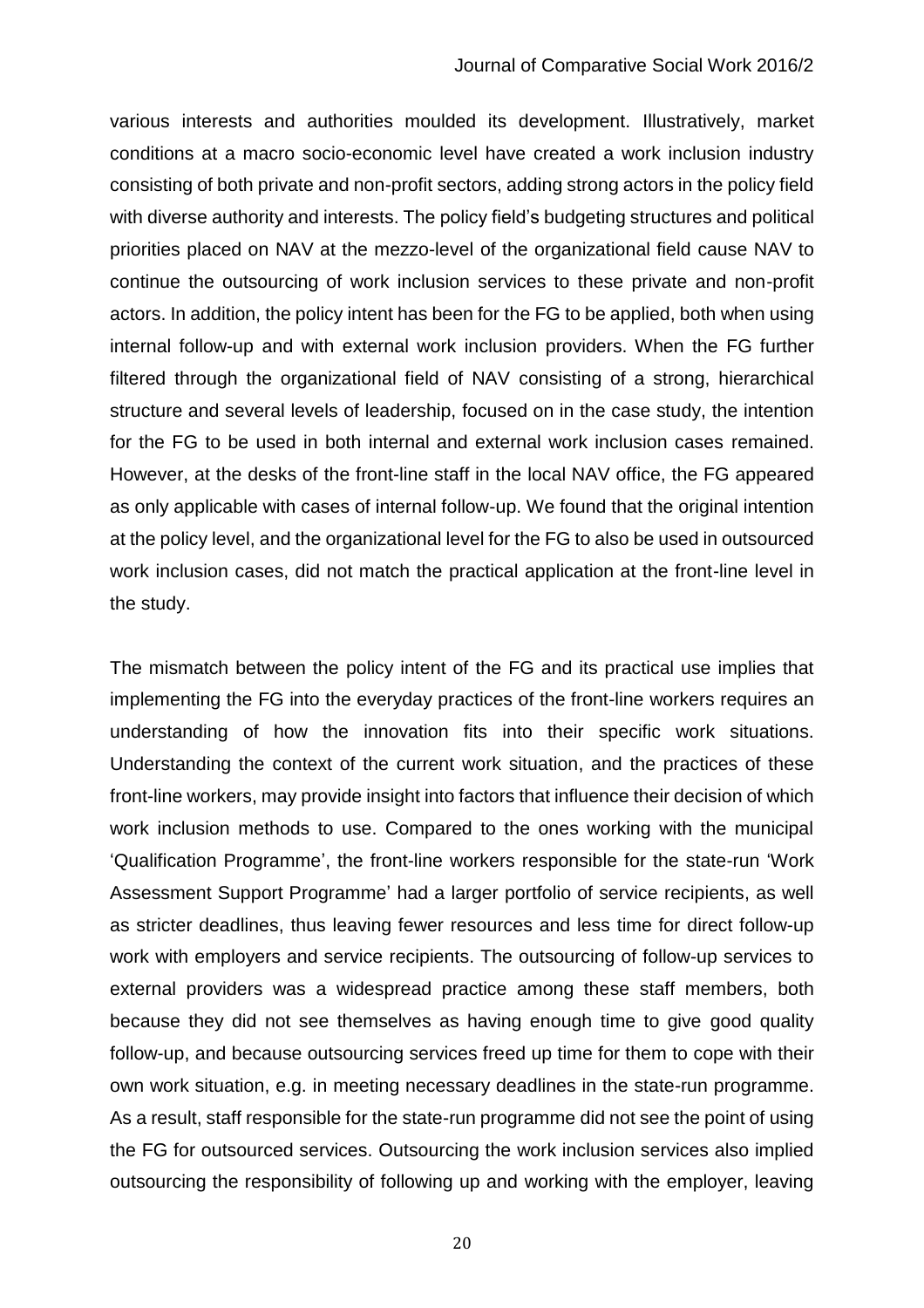the FG redundant in the eyes of many front-line workers. The mismatch between the intention of the FG at higher levels of the implementation system, and the way it was practised at the front-line, shows how interests and policy intentions, prioritization and resource allocations at the macro- and mezzo-levels of the system affect the implementation of public service innovations at the operational level where the actual application of the innovation is to take place.

We have provided some insight into the FG implementation system (Moulton & Sandfort, 2016; Sandfort & Moulton, 2015) in the study, including parts of: 1) the wider context at the macro-level of the work inclusion policy field and the policy context of the FG, 2) the mezzo-level of the organizational field of NAV, and 3) the micro-level of the work situations of the front-line staff at a specific local NAV office. This understanding of the context in which the implementation occurs is at the heart of using a critical realist case study approach to explore and explain a social phenomenon. Insights into the history and context of the innovation in focus, and links between these and the context of macro-, mezzo- and micro-levels of implementation, allow us to find feasible causal tendencies or mechanisms that can explain some of the outcomes of the FG in the case study at the local office. By exploring the context at the three levels, the work situations of the front-line staff and the practice of outsourcing, we point to one plausible explanation for why the FG is not internalized at this specific front-line office, namely that the use of outsourcing has an influence on its implementation. We maintain that this analysis demonstrates some of the contextual complexity that needs to be considered when planning and practising implementation work. The front-line exclusion of FGs when outsourcing services is not even close to a complete explanation of the FG implementation outcome at the NAV office in the case study. It does, however, illustrate how contextual factors at the macro- and mezzo-levels of an implementation system impact on its application at the micro-level of case-to-case decisions, which eventually accumulate into its implementation (or otherwise) at the organizational level.

# **6. Conclusion**

We have illustrated how the FG as a specific public service innovation has moved through several levels of leadership, including the political, legislative and then operational levels of NAV, finally ending up in the hands of front-line staff at a local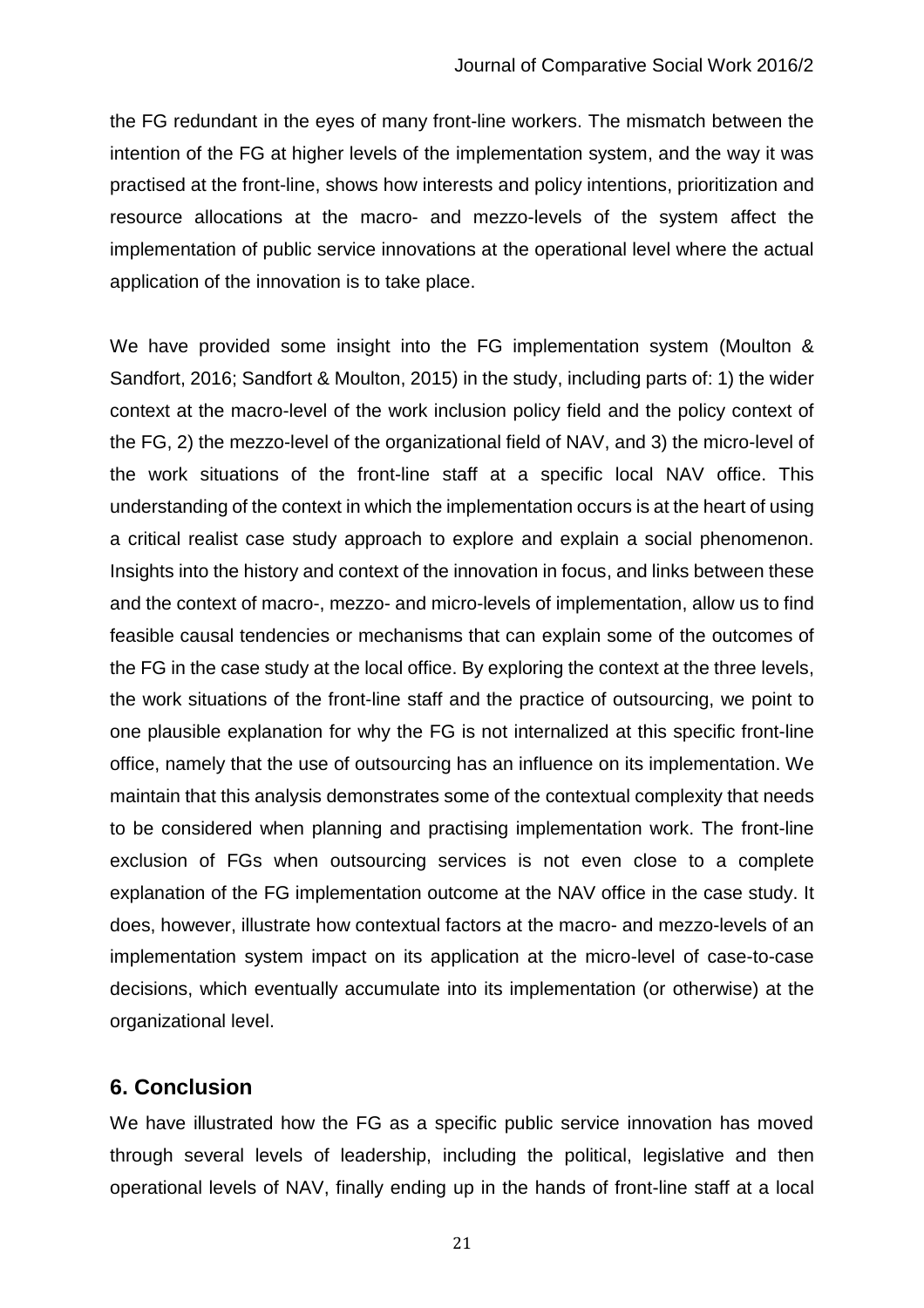office. The action of 'carrying out, accomplishing, fulfilling, producing, completing' (Pressman & Wildavsky, 1973 pp. xiii-xv) has to occur at the micro-levels in the local NAV office, where front-line staff to a greater or lesser degree put the intended change into practice, case by case, in their interaction with the target groups, and in response to the work situation in which they find themselves. To understand implementation outcomes in these complex processes, it is necessary to analyse them in relation to the multi-level, nested contexts, which influence the micro-level processes in the work situations of the front-line staff. In particular, we explored how the outsourcing of work inclusion services at the local office of the case study seemed to compete directly with the application of the FG. This can be understood as a result of the way the FG has been applied by front-line workers to fit their practical everyday work situation, despite the original intentions at central levels of the implementation system. We pointed out that the practical everyday work situation accountable for the mismatch is shaped by decisions about resource allocation, priorities and performance measures at the levels of leadership in the organizational field. As such, we use this as an illustration of the complexity involved in implementation work, and hold that analysing the implementation process in relation to its wider context using a critical realist lens, allows us to understand how the character of the intervention itself, its context and individual decisions by front-line workers may act as causal mechanisms to influence the final outcome. Such an exploratory phase of a case study is of substantial importance in finding explanations for 'why things are as they are' (Easton, 2010, p. 119) in the implementation process, as well as when planning implementation work.

#### **6.1 Limitations of the study and implications for practice**

In this article, we have given a narrow account of the inception of the FG and some insights into important features of its implementation system. Several important elements of the innovation process and the implementation system are left out. Also, individual decisions and implementation strategies at the various leadership and coordinator levels of the implementation system are not emphasized. This is primarily to simplify our example used for this article. Our intention is to give a simplified illustration of the importance of analysing the wider context, in addition to the specific work situation into which a public service innovation is to be applied, in order to find explanations for implementation outcomes. To demonstrate this, we discussed: 1) the demands for using outsourced services from the policy and organizational fields, 2) the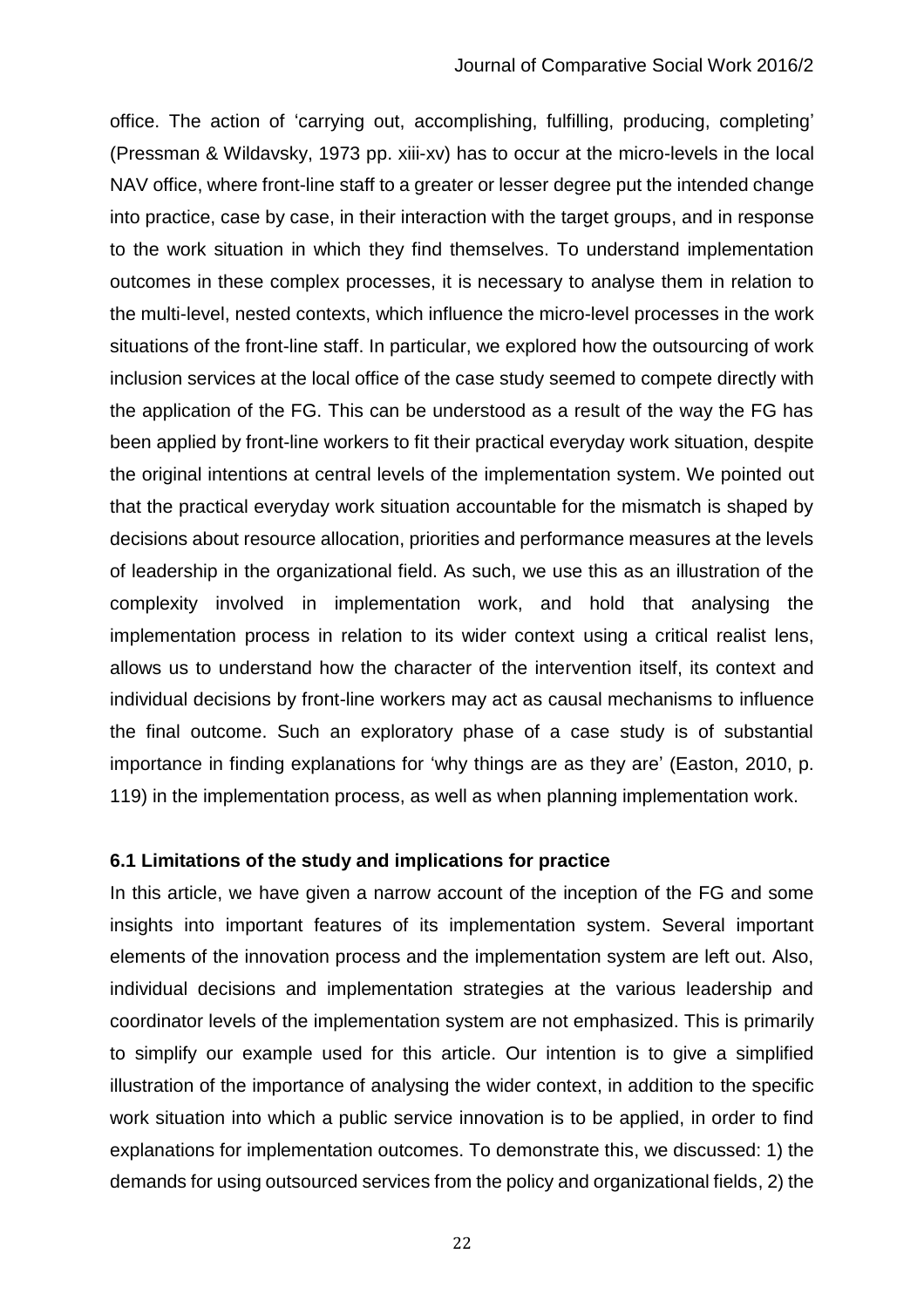demanding workloads and limited resources originating at the organization field, and 3) how the practical experience of the work situation at the micro-level at the front-lines became amalgamated to give one (of many) plausible explanation(s) for the limited implementation of the FG at the NAV office in question. We are not proposing that this is *the* explanation of the FG implementation result at the NAV office in the case study. But it does illustrate the complexity involved in implementation work, and may serve as a reminder to implementation practitioners at all levels to consider the wider context, as well as the specific work situations of front-line staff in their implementation work. As such, we have also provided some tools for analysing the contextual setting by exemplifying our point in the application of the three-level implementation system (Moulton & Sandfort, 2016; Sandfort & Moulton, 2015) in our illustration.

#### **6.2. Implications for further research**

In this article, we have focused on a limited illustration of one possible mechanism explaining the implementation outcomes of the FG at the specific NAV office in the case study. This mechanism, in line with a critical realist approach, cannot be seen in isolation from other mechanisms that combined will provide a more complete explanation of the implementation outcome (Wynn & Williams, 2012). It will be fruitful to tease out other plausible explanations for the implementation outcome in this specific NAV office, in addition to analysing the roles of the FG coordinators and leaders at various levels of the organizational field, and the roles of the front-line staff in this specific implementation process. We propose that using an in-depth explorative single case study of a specific public service innovation, particularly explored through the lens of a critical realist case study, is of substantial value for researching innovation and implementation processes as complex, multi-levelled and dynamic without 'underemphasiz[ing] the interactions between the different levels' (Wong, 2005, p. 2) of the implementation system (Moulton & Sandfort, 2016; Sandfort & Moulton, 2015). We maintain that similar studies may be repeated for new insights into various policy fields; or for the purpose of comparison could be conducted with different public service innovations in the same contextual setting, or with the same public service innovation in different contexts.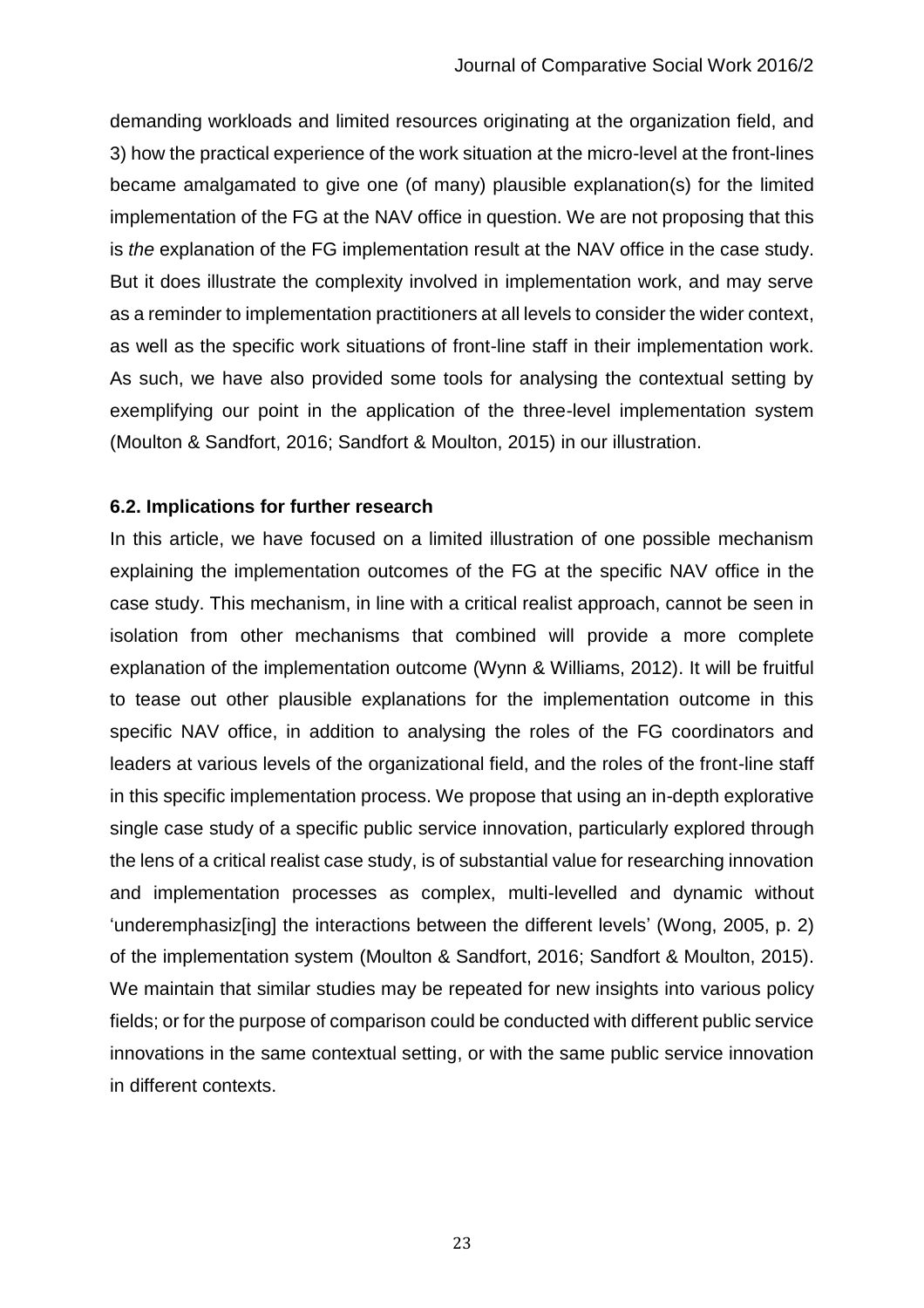# **Endnotes**

- 1. See appendix for an organizational chart (NAV, 2016).
- 2. The translated name, 'Facilitation Guarantee' from the Norwegian 'Tilretteleggingsgaranti', is somewhat limited. The Norwegian name implies both making any necessary adaptations in the work place, as well as facilitating the relationship between the employer and the employee. In the following, we call the Facilitation Guarantee FG for simplification purposes.
- 3. The report also resulted in a call for an evaluation of the FG by the Control Committee of the Norwegian Parliament, eventually leading to a revision process of the FG from 2014, and ending in a revised version put into effect on 1 January 2016. This case study is focusing on the implementation process of the FG up until the revised version was put into effect.
- 4. Among the reasons for the revised FG of 1.1.2016 was a tidying up of the jungle of work-inclusion measures that have grown forth in the last few decades.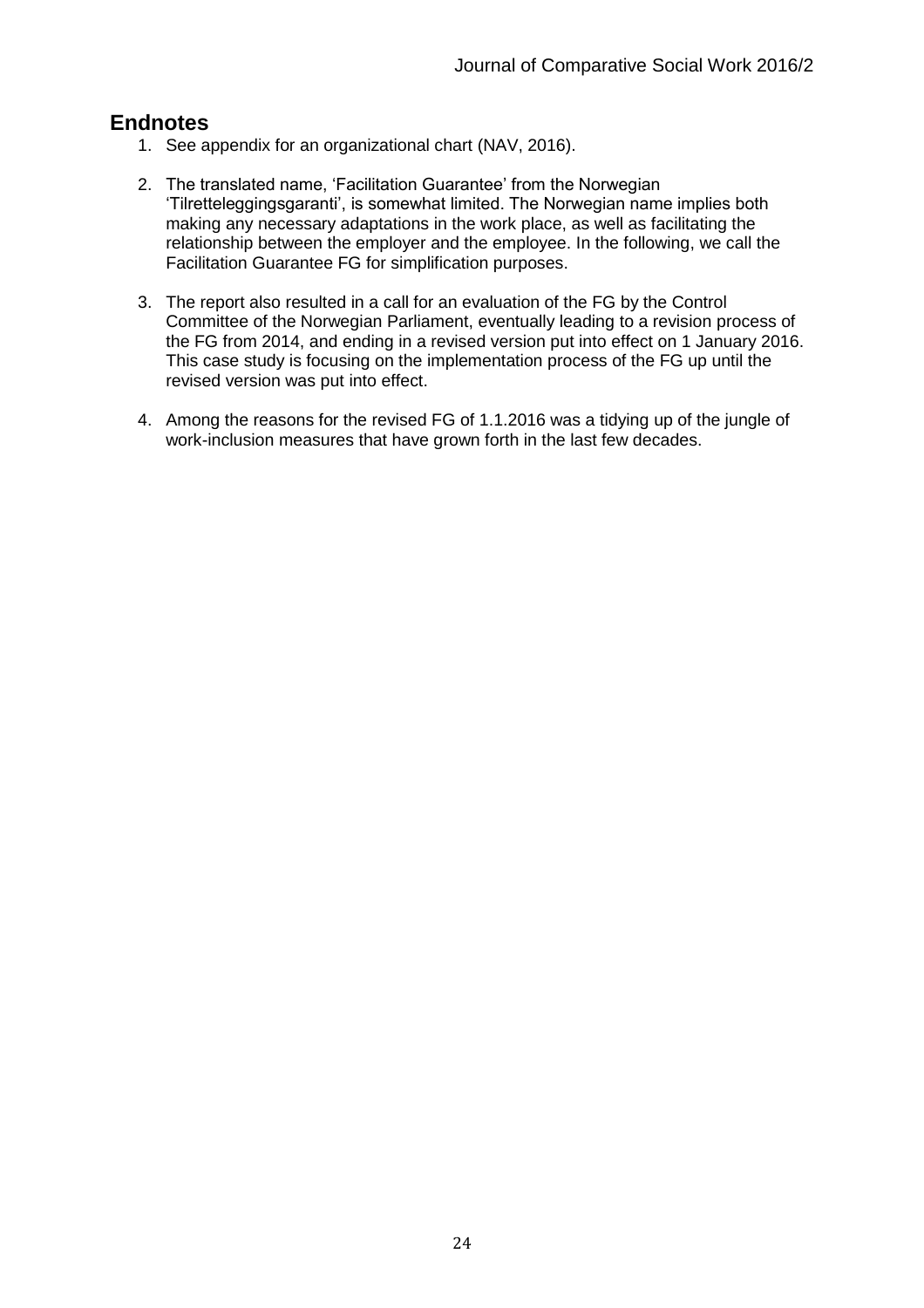# **References**

Andreassen, T. A., & Aars, J. (2015). Den store reformen. Universitetsforlaget.

- Belfrage, C., & Hauf, F. (2016). The Gentle Art of Retroduction: Critical Realism, Cultural Political Economy and Critical Grounded Theory. *Organization Studies*. http://doi.org/10.1177/0170840616663239
- Bowen, G. A. (2009). Document Analysis as a Qualitative Research Method. *Qualitative Research Journal*, *9*(2), 27–40. http://doi.org/10.3316/QRJ0902027
- Bøllingtoft, A. (2007). A critical realist appraoch to quality in observation studies. In *Handbook of Qualitative Research Methods in Entrepreneurship* (pp. 406–433). Cheltenham, UK: Edward Elgar Publishing.
- Christensen, T., Fimreite, A. L., & Lægreid, P. (2014). Joined-Up Government for Welfare Administration Reform in Norway. *Public Organization Review*, *14*(4), 439–456. http://doi.org/10.1007/s11115-013-0237-8
- Danermark, B., Ekstrom, M., Jakobsen, L., & Karlsson, J. C. (2001). Explaining Society. An Introduction to Critical Realism in the Social Sciences. Oxon: Routledge.
- Duell, N. S. S., & Tergeist, P. (2009). *Activation Policies in Norway, OECD Social, Employment and Migration Working Papers, No. 78, OECD Publishing.*
- Dyrstad, K., Mandal, R., & Ose, S. O. (2014). *Evaluering av Jobbstrategien for personer med nedsatt funksjonsevne*. *SINTEF A Apen* (pp. 1–257).
- Easton, G. (2010). Critical realism in case study research. *Industrial Marketing Management*, *39*(1), 118–128. http://doi.org/10.1016/j.indmarman.2008.06.004
- Fagerberg, J. (2005). Innovation. A guide to the literature. In J. Fagerberg & D. C. Mowery (Eds.), *The Oxford Handbook of Innovation*. Oxford: Oxford University Press.
- Fjeldstad, Ø. (2016). Nav kjøper tjenester for milliarder. *Magasinet Velferd*, (2). Retrieved from http://www.velferd.no/nav-kjoeper-tjenester-for-milliarder.5858272-227399.html
- Flyvbjerg, B. (2006). Five Misunderstandings About Case-Study Research. *Qualitative Inquiry*, *12*(2), 219–245. http://doi.org/10.1177/1077800405284363
- Gustafsson, J. (2013). The employer's perspective on Supported employment for people with disabilities: Successful approaches of Supported employment organizations. *Journal of Vocational Rehabilitation*, *38*(2), 99–111. http://doi.org/10.3233/JVR-130624
- Gustafsson, J., Peralta, J. P., & Danermark, B. (2014). The employer's perspective: employment of people with disabilities in wage subsidized employments. *Scandinavian Journal of Disability Research*, *16*(3), 249–266. http://doi.org/10.1080/15017419.2013.785976
- Harrison, D., & Easton, G. (2004). Temporally embedded case comparison in industrial marketing research. In S. Fleetwood & S. Ackroyd (Eds.), *Critical realist applications in*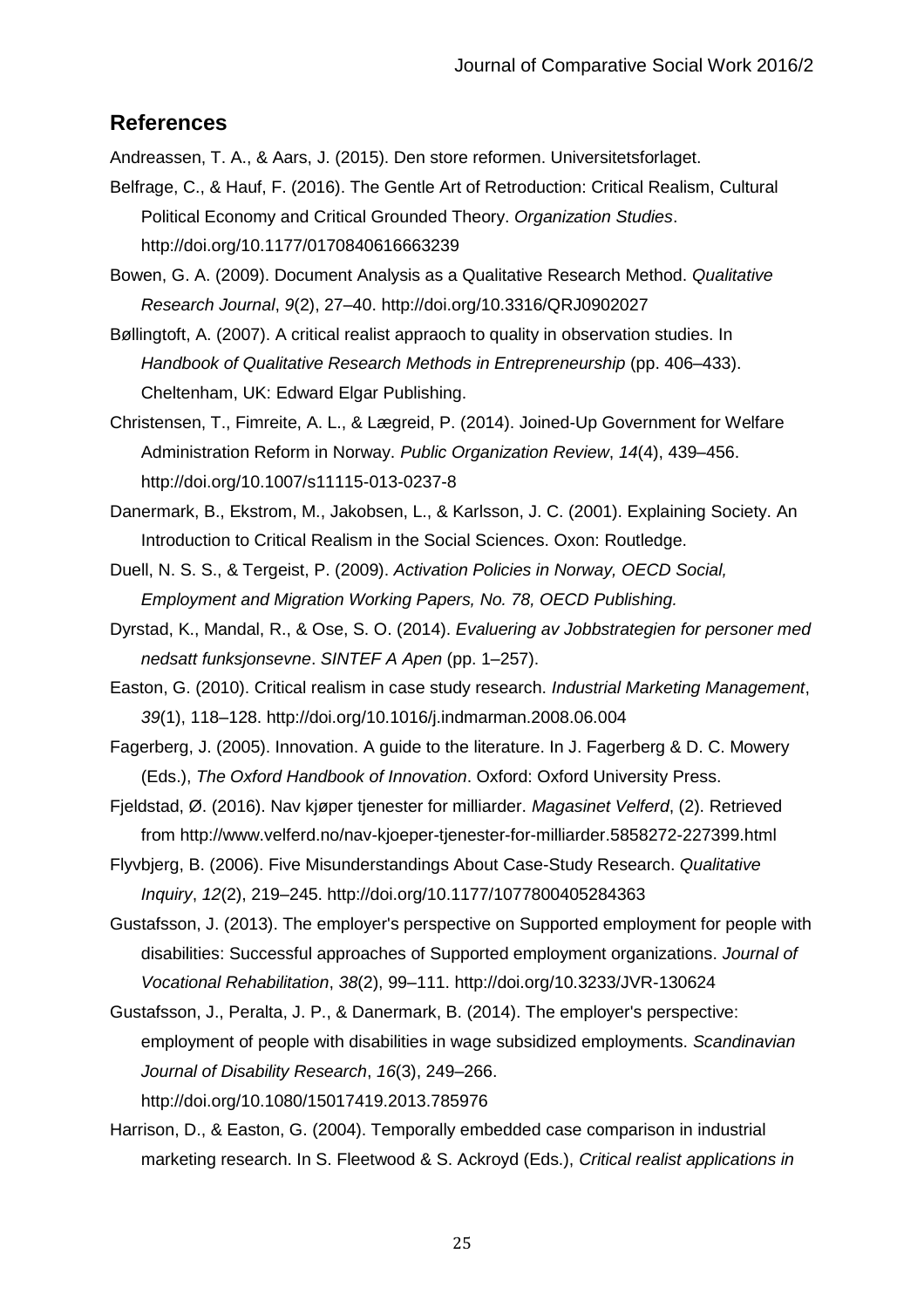*organisation and management studies* (pp. 194–210). New York: Routledge.

- Hartley, J. (2005). Innovation in Governance and Public Services: Past and Present. *Public Money and Management*, 1–9. http://doi.org/10.1111/j.1467-9302.2005.00447.x
- Hartley, J. (2013). Public and private features of innovation. In S. P. Osborne & L. Brown (Eds.), *Handbook of Innovation in Public Services* (pp. 44–59). Cheltenham: Edward Elgar Publishing.
- Healy, M., & Perry, C. (2000). Comprehensive criteria to judge validity and reliability of qualitative research within the realism paradigm. *Qualitative Market Research: An International Journal*, *3*(3), 118–126. http://doi.org/10.1108/13522750010333861
- Hill, M., & Hupe, P. (2003). The multi-layer problem in implementation research. *Public Management Review*, *5*(4), 471–490. http://doi.org/10.1080/1471903032000178545

Hill, M., & Hupe, P. (2014). Implementing public policy (3rd ed.). London: Sage.

- Hupe, P. (2014). What happens on the ground: Persistent issues in implementation research. *Public Policy and Administration*. 29 (2), 164-182.
- Kempster, S., & Parry, K. W. (2014). Critical realism and grounded theory. In P. K. Edwards, J. O'Mahoney, & S. Vincent (Eds.), *Studying Organizations Using Critical Realism: A Practical Guide*. Oxford: Oxford University Press.
- Moene, K. (2010). Floating high How the Nordic model combines capitalist dynamics and worker security. In O. Molven (Ed.), *Healthcare, Welfare and Law*. Oslo.
- NAV (2013). Om NAV. Arbeids- og tjenestelinjen. http://doi.org/https://www.nav.no/no/NAV+og+samfunn/Om+NAV/Relatert+informasjon/A rbeids-+og+tjenestelinjen
- NAV (2016). What is NAV? Retrieved 9 September 2016, from https://www.nav.no/en/Home/About+NAV/What+is+NAV
- Moulton, S., & Sandfort, J. R. (2016). The Strategic Action Field Framework for Policy Implementation Research. *Policy Studies Journal*, (0), 1–26. http://doi.org/10.1111/psj.12147
- Mihailescu, M., Mihailescu, D., & Carlsson, S. (2013). "The Conditions of Complex Innovation Adoption Occurrence — A Critical Realist Perspective." The Electronic Journal Information Systems Evaluation 16 (3), 220-231.
- Norwegian Ministry of Labour (2006). Arbeid, velferd og inkludering (Meld. St. 9 2006-2007). Oslo: Department of Work and Inclusion Oslo.
- Norwegian Ministry of Labour. (2012) *Arbeidsrettede tiltak. (NOU 2012:6).* (p. 334). Oslo: Departementets Servicesenter.
- Norwegian Ministry of Labour (2013). Flere i arbeid (Meld. St. 46. 2012-2013). Oslo: Departementets Servicesenter.
- Norwegian Ministry of Labour and Social Affairs. (2006). St.meld. nr. 8 (1998-99). *030005-*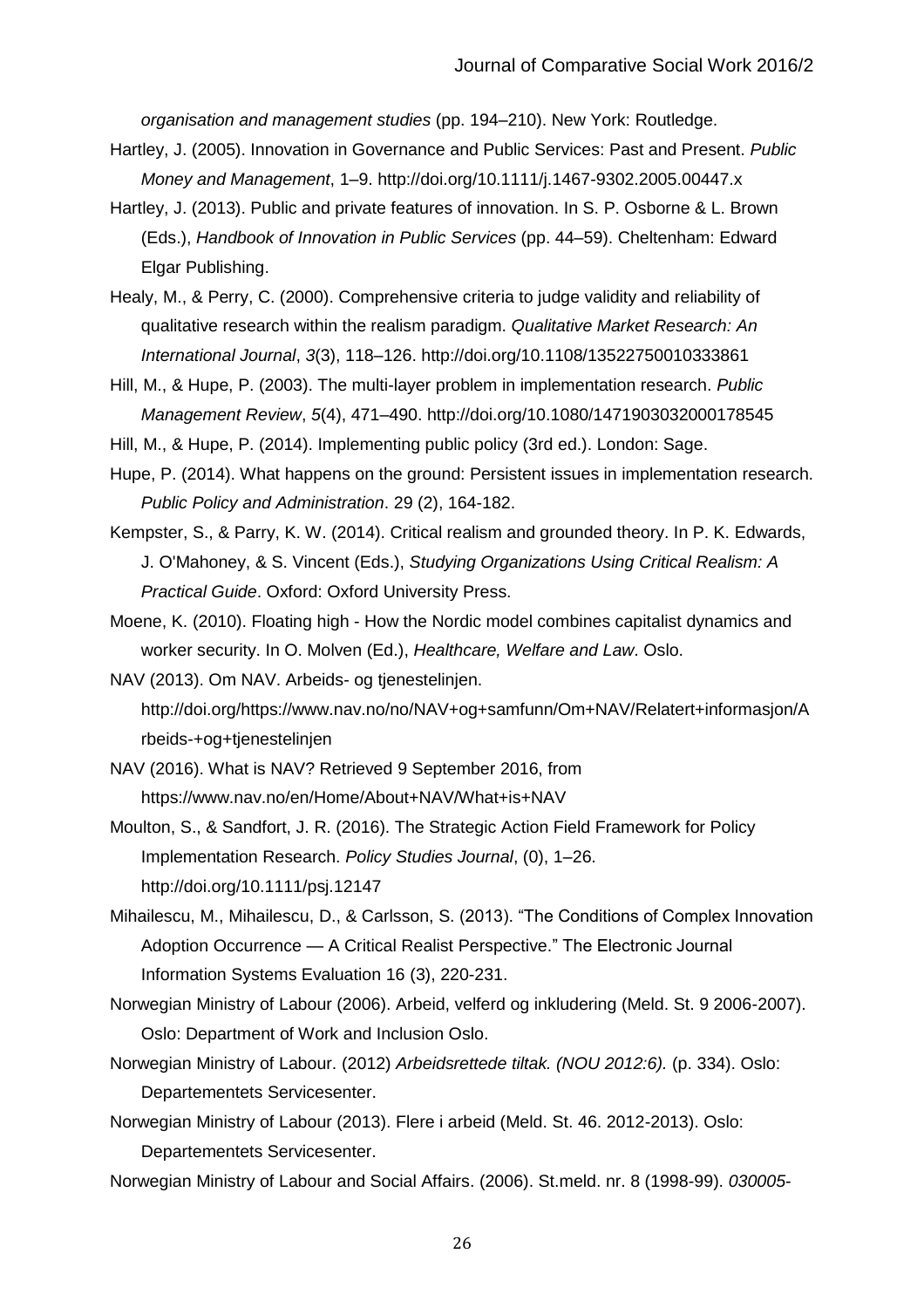*040015*. Retrieved from http://www.regjeringen.no/nn/dep/ad/dokument/proposisjonarog-meldingar/stortingsmeldingar/19981999/stmeld-nr-8-1998-99-.html?id=430886

- Norwegian Ministry of Labour and Social Affairs. (2016). *NAV i en ny tid – for arbeid og aktivitet. (Meld. St. 33. 2015 – 2016)* (pp. 1–83). Oslo: Departementets Servicesenter.
- Norwegian Ministry of Labour and Social Inclusion. (2009). Grunnlag for drøftinger om en ny IA-avtale. Rapport fra en partssammensatt arbeidsgruppe. http://doi.org/https://www.regjeringen.no/globalassets/upload/aid/publikasjoner/rapporter

\_og\_planer/2009/r\_ia-avtale\_arbeidsgruppe.pdf?id=2097663

- OECD (2005). *The Inclusive Workplace Agreement: Past Effects and Future Directions. An interim OECD assessment*(pp. 1–16). Retrieved from http://www.oecd.org/employment/emp/36892986.pdf
- OECD (2013). Mental Health and Work Mental Health and Work: Norway. *OECD Publishing*. OECD Publishing.
- Oliver, C. (2012). Critical Realist Grounded Theory: A New Approach for Social Work Research. *British Journal of Social Work*, *42*(2), 371–387. http://doi.org/10.1093/bjsw/bcr064
- Patton, M. Q. (1999). Enhancing the quality and credibility of qualitative analysis. *Health Services Research*, *34*(5 II), 1189–1208.
- Patton, M. Q. (2014). Qualitative Research & Evaluation Methods. SAGE Publications.
- Pressman, J. L., & Wildavsky, A. B. (1973). Implementation: How great expectations in Washington are dashed in Oakland: Or, Why it's amazing that Federal programs work at all, this being a saga of the Economic Development Administration as told by two sympathetic observers who seek to build morals on a foundation of ruined hopes. Berkeley, California: University of California Press.
- Rambøll-management (2008). Følgeevaluering av prosjektet "Tilretteleggingsgaranti." Sluttrapport 2008, 1–72.
- Riksrevisjonen (2013). Riksrevisjonens undersøking av NAV's forvaltning av tilretteleggingsgarantien, 1–53.
- Sandfort, J., & Moulton, S. (2015). Effective implementation in practice: Integrating public policy and management. San Francisco. California: Jossey-Bass.
- Schafft, A., & Spjelkavik, Ø. (2014a). Arbeidsgiveres erfaringer med inkludering. In Ø. Spjelkavik & K. Frøyland (Eds.), *Inkluderingskompetanse: Ordinært arbeid som mål og middel* (pp. 56–173). Oslo: Gyldendal akademisk.

Schafft, A., & Spjelkavik, Ø. (2014b). *Arbeidsgiverperspektiver på inkludering: Hva er god inkluderingskompetanse? (AFI-rapport 5/2014)* (pp. 1–56). Oslo. Retrieved from http://www.hioa.no/Om-HiOA/Senter-for-velferds-ogarbeidslivsforskning/AFI/Publikasjoner-AFI/Arbeidsgiverperspektiver-paa-inkludering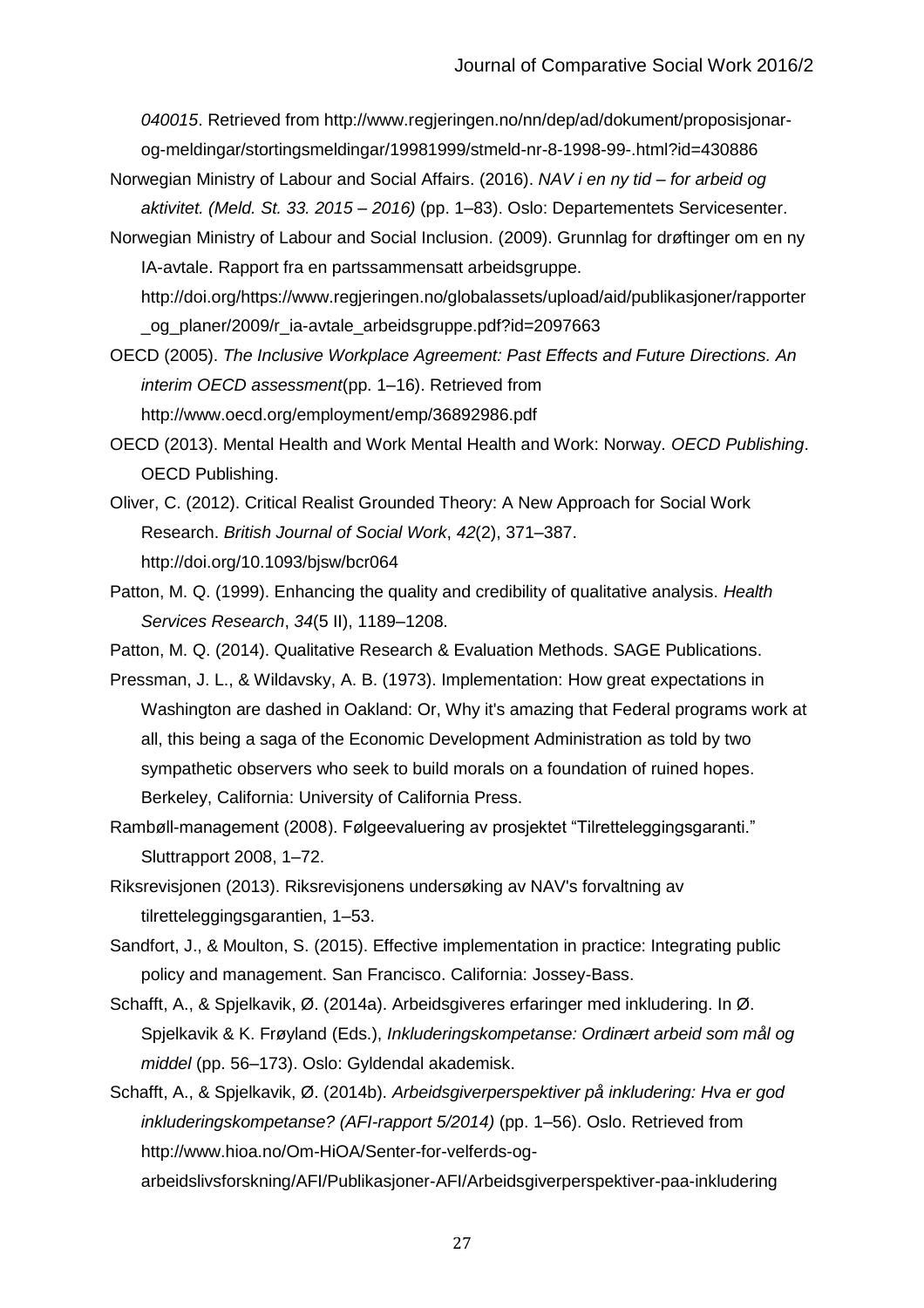- Smith, C., & Elger, T. (2012). Critical Realism and Interviewing Subjects (pp. 1–31). Presented at the SoMWP.
- Spjelkavik, Ø. (2014). Ordinært arbeidsliv som metode og mål. In Ø. Spjelkavik & K. Frøyland (Eds.), *Inkluderingskompetanse: Ordinært arbeid som mål og middel* (pp. 33– 49). Oslo: Gyldendal akademisk.
- Tsang, E. W. K. (2013). Case study methodology: Causal explanation, contextualization, and theorizing. *Journal of International Management*, *19*(2), 195–202. http://doi.org/10.1016/j.intman.2012.08.004
- Van de Ven, A. H. (1986). Central problems in the management of innovation. *Management Science*, *32*(5).
- Van de Ven, A. H. (1999). The Innovation Journey. Oxford University Press, USA.
- Vincent, S., & Wapshott, R. (2014). Critical Realism and the organizational case study. In *Studying Organizations Using Critical Realism: A Practical Guide* (pp. 148–167). Oxford: Oxford University Press.
- Wegener, C. (2015). Drivers for welfare innovation: And alternative to phase models (pp. 1– 16). Presented at The 9th Researching Work and Learning RWL conference. Retrieved from http://www.rwl2015.com/papers/Paper055.pdf
- Wong, C. K. (2005). A critical realist approach to organizational innovation research. Presented at The 4th International Critical Management Studies Conference. http://doi.org/http://www.management.ac.nz/ejrot/cmsconference/2005/proceedings/critic alrealism/Wong.pdf
- Wynn, D. E., Jr, & Williams, C. K. (2012). Principles for Conducting Critical Realist Case Study Research in Information Systems. *Mis Quarterly*, *36*(3), 787–810.
- Yin, R. K. (2013). Case study research: Design and methods. Los Angeles, California: Sage publications.